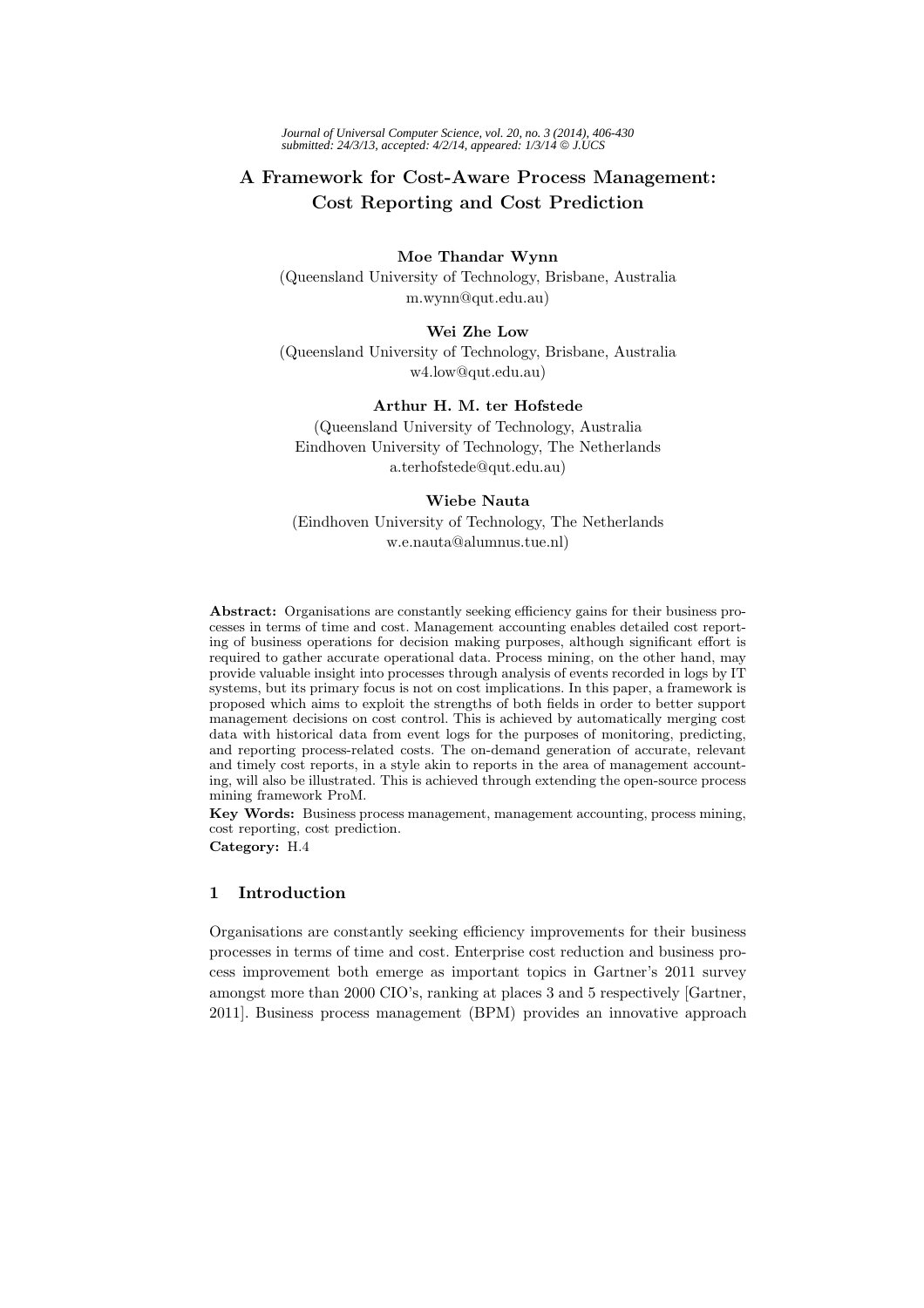to solving long-standing business challenges. This is achieved by promoting a process-centric view of an organisation through end-to-end management of business processes. An executable process model (or a workflow) contains descriptions of what tasks need to be performed, when and by whom, what information they require and what information they produce [Weske, 2007]. A BPM system (BPMS) supports planning, execution, (re)design and deployment of workflows [Weske, 2007]. Process mining provides techniques to discover, monitor and improve processes by extracting knowledge from event logs [van der Aalst, 2011]. A large number of process mining techniques exist that can discover what really happened during process execution using timing and resource information etc. but there are no process mining techniques that can directly support the cost-perspective as of yet. *An increased uptake of BPMSs in recent years has increased the potential for real, evidence-based analysis of the cost associated with the execution of business processes in a timely manner.*

### **1.1 Problem Definition**

The motivation for this work comes from challenges encountered in the Management Accounting discipline, some of which could be alleviated by making use of detailed process knowledge available from the BPM discipline.

The management accounting discipline explores ways to capture the real cost of operations accurately and transforms this fine-grained cost information into a form suitable for making decisions as highlighted in the reports by the International Federation of Accountants [Professional Accountants in Business Committee, 2009a, Professional Accountants in Business Committee, 2009b]. Based on a detailed literature review and interviews with a number of management accounting experts, the following three key characteristics of the discipline are identified.

**–** Multiple management accounting techniques: Unlike the financial accounting discipline, whereby the accounting techniques used for external reporting are prescribed by legislation, an organisation has flexibility to use any suitable accounting technique for internal decision making. One of the popular management accounting techniques is activity-based-costing (ABC) which emphasises the per (activity) unit cost of all possible activities [Cooper and Kaplan, 1988]. However, the ABC technique requires a substantial effort to implement and to keep up-to-date [Kaplan and Anderson, 2003]. A new technique, time-driven ABC (TDABC), was introduced to address the shortcomings of the ABC technique. TDABC focuses on the per (time) unit cost of all possible activities [Kaplan and Anderson, 2003]. Another contender for next generation cost management techniques is Resource Consumption Accounting (RCA) [Tse and Gong, 2009, White, 2009]. The RCA technique focuses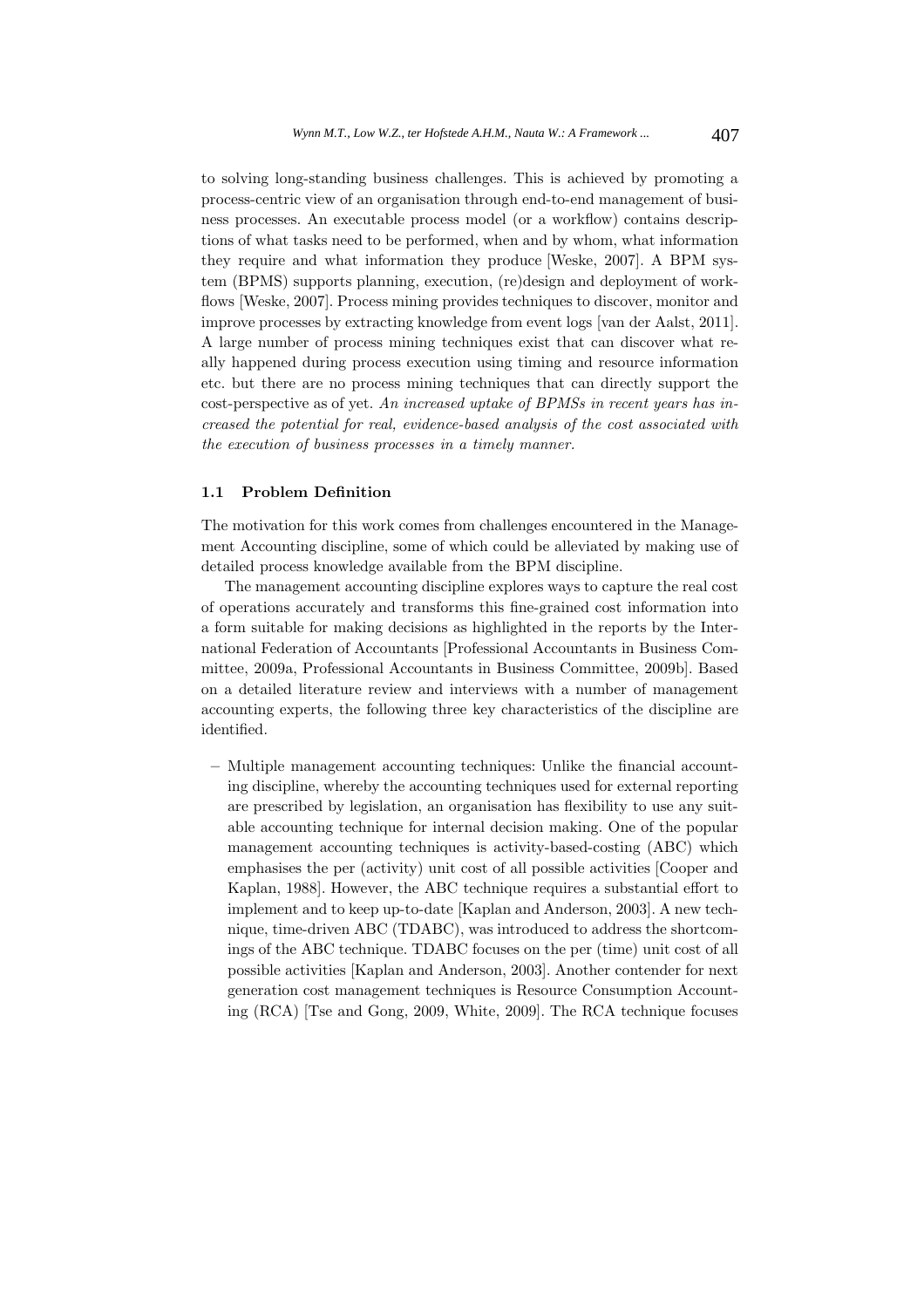on the resource perspective, highlights the per unit cost of the resources that are involved in process execution and is interested in determining the over/under utilisation of resources [White, 2009]. In most cases, management accountants tailor one or more variants of these techniques to produce their management accounting reports based on an organisation's needs.

- **–** Multiple cost reporting templates. As each management accounting technique looks at different aspects of cost at different levels of an organisation, there is no standard format for management accounting cost reports which is in contrast to the standard format available for external financial reports such as balance sheets and profit and loss reports.
- **–** Cost Estimation and Variance Analysis. Many organisations follow a typical procedure for costing and budgeting. First, a budget with estimated costs for the next financial cycle is produced. Decisions regarding business operations are then made and the activities are carried out. After the financial cycle has ended, variance analyses are conducted to analyse the accuracy, reliability, and suitability of the previous budget [Kaplan and Atkinson, 1998, Professional Accountants in Business Committee, 2009a]. One of the main drawbacks of the traditional costing/budgeting approach is that ongoing operations in the current financial cycle cannot be easily influenced by changes in the cost data.

As the main purpose of management accounting is operational decision making, cost reports are of limited use to managers if the data contained in them cannot be relied upon and if the reports are produced *"too late, too aggregated or too distorted"* [Johnson and Kaplan, 1987]. Hence, the following are two main challenges concerned with data collection.

- **–** Information gathering is time consuming. Management accountants who design, use and collect cost information typically work with others from many different parts of an organisation as they need to delve below the information recorded in financial ledgers and external financial reports to produce management accounting reports [Professional Accountants in Business Committee, 2009a]. Information gathering for decision making remains a costly and time-consuming exercise for organisations.
- **–** The need for accurate cost and process information. Management accountants typically work with budget figures (e.g., volume of raw materials required and their associated costs, volume of production etc.,) which are then compared against the actual production figures/expenditures as part of the variance analyses carried out after the fact. There is a huge reliance on the accuracy of the budget figures as operational decisions are being made based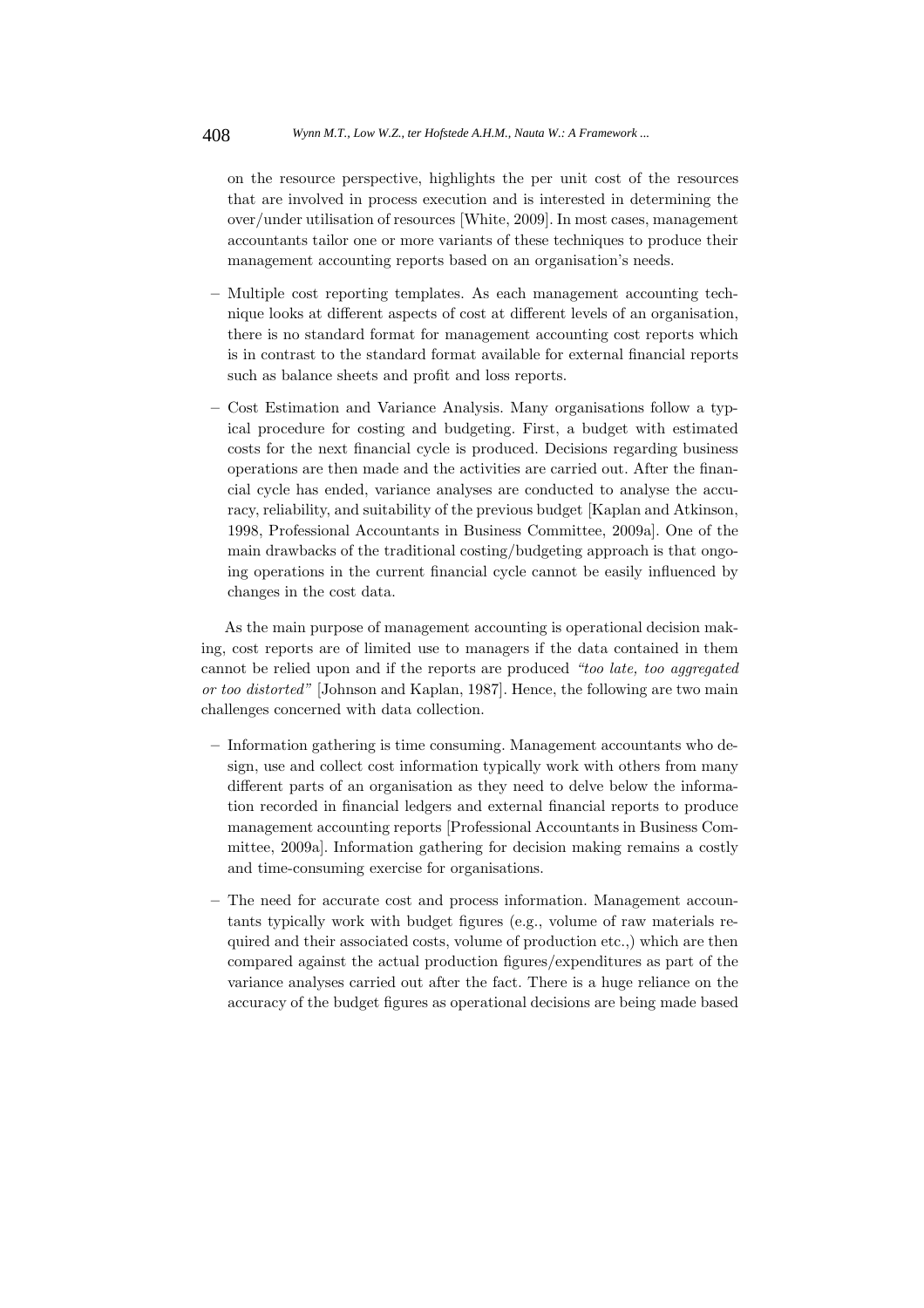on these figures, rather than the actual figures. It is also recognised that in many cases variance analysis highlights a significant discrepancy between budget and actual figures. Hence, access to accurate data in a timely manner is one of the key challenges facing the discipline.

The premise of this paper is that smart automation of the principles behind management accounting techniques may serve to lessen the cost of data gathering and provide data for decision making within a short time frame. Provided that an organisation uses an IT system or a BPMS which records historical information about what is happening during the execution of the organisation's processes in sufficient detail, the detailed operational information that a management accountant needs for cost control is available in some form.

### **1.2 Research Goals**

Although the fields of management accounting and business process management look at different aspects of an organisation, there is a huge potential for managing cost in a structured manner based on an explicit link with business processes, since anything done though the application of BPM has an impact on processes and resources within an organisation which in turn influences cost and therefore management accounting decisions. In the field of BPM, organisations focus on systematically documenting, managing, automating and optimising their business processes. Process logs typically contain detailed records of activities carried out by resources within an organisation which is then analysed to identify suitable process improvement opportunities.

The *main goal* of our work is to devise an approach to combine relevant cost data with the historical information recorded during process executions to provide *accurate, relevant and timely information* for decision making.

The *innovative* nature of this approach is that by utilising detailed process knowledge from IT/BPM systems, the approach makes it possible to generate insightful customised process-based cost analyses in a timely manner. By providing the ability to generate detailed cost reports automatically at any time (e.g., every hour/day should an organisation wish to do so), the approach provides a rare opportunity to monitor cost and resource utilisation within process executions in a cost efficient manner. In addition, having timely access to detailed process-related cost information in a timely manner allows for accurate predictions of the cost behaviour of current and future processes with similar characteristics.

The *main contributions* of the paper are three-fold:

- **–** an architecture for the cost analysis framework using event logs,
- **–** the conceptual data models for incorporating the cost perspective in BPM systems, and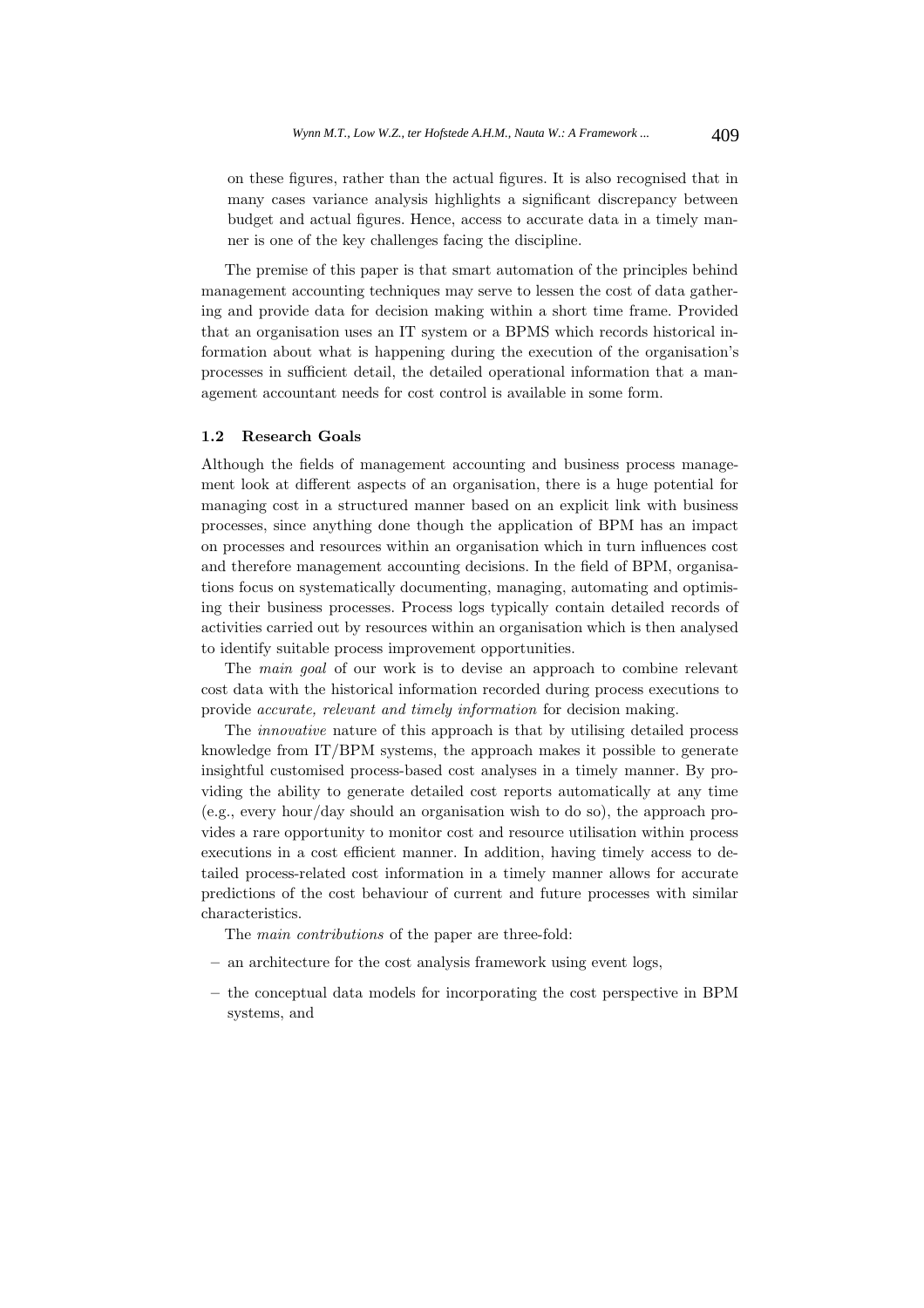**–** a first implementation of cost reporting and cost prediction functionalities in the process mining framework ProM.

The remainder of the paper is organised as follows. First, we describe the related work to our approach. Next, we present the proposed cost mining framework. This is followed by a discussion on the implementation of the cost mining framework as a number of cost-related plug-ins within the process mining framework ProM. The evaluation strategy used for validation is then discussed. A brief summary and a discussion of possible future work is then presented.

This paper is an extended version of the conference paper presented at the Ninth Asia-Pacific Conference on Conceptual Modelling [Wynn et al., 2013a]. It brings the results of the cost analysis [Wynn et al., 2013a] one step further by supporting cost prediction capabilities within the framework. A detailed discussion related to the requirements of cost estimation/prediction, and a first implementation of the cost prediction plug-in has been presented (see Section 3.6 and Section 4).

## **2 Related Work**

Our work combines aspects of management accounting, business process management, and process mining. Some of the most relevant contributions from these broad areas are reviewed below.

### **2.1 Management Accounting**

Management accounting techniques provide managers with an ability to plan ahead of time and to make informed strategic and operational decisions based on cost [Johnson and Kaplan, 1987]. The ABC costing technique provides an accurate way of assigning the costs of indirect and support resources to activities, business processes, products, services and customers [Kaplan and Atkinson, 1998]. Fixed, variable, and overhead costs are taken into consideration and different cost types such as resource costs and activity costs identify appropriate cost drivers. The time-driven ABC(TDABC) technique identifies fixed, variable, and overhead costs as well, but instead of assigning cost to individual products or services like ABC, it was assigned to a time frame and cost per time unit is calculated [Kaplan and Anderson, 2003]. Hence, TDABC only requires estimates of capacity of committed resources, their cost rates, and activity duration. The resource consumption accounting (RCA) technique [Tse and Gong, 2009, White, 2009] is concerned with over/under utilisation of resources [White, 2009]. Based on the cost rate of a resource, idle costs are attributed to those resources that are underutilised. Furthermore, time or capacity-related information (for example, activity duration, utilised resources, and maximum allocated resource capacity),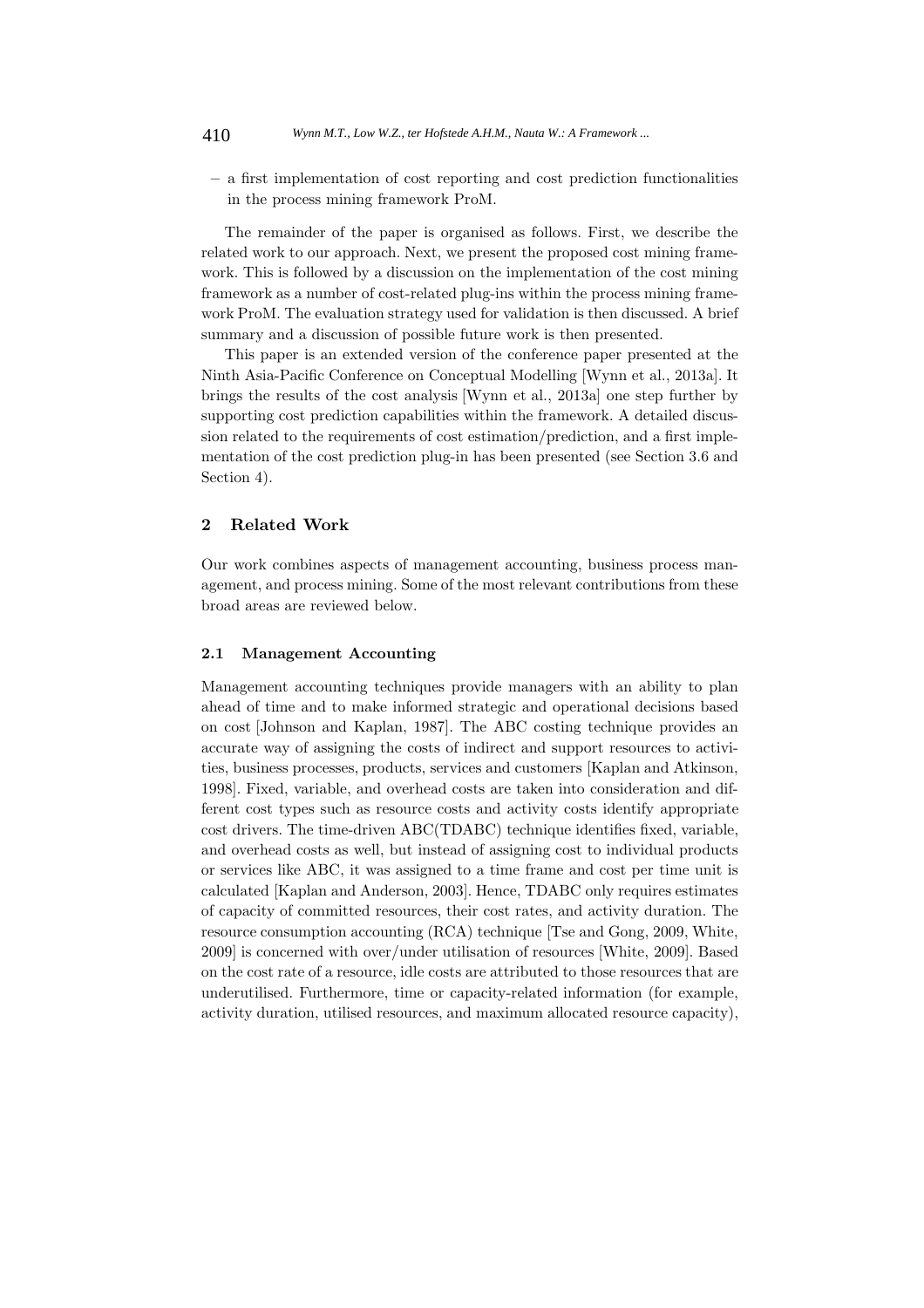is essential for utilisation-based cost reports such as the idle resource cost report. The RCA technique can be viewed as evolution of the ABC technique in Enterprise Resource Planning (ERP) systems [Keys and Merwe, 2001]. However, information gathering for the purpose of cost reporting and control remains time and resource intensive.

### **2.2 Business Process Management**

Business process management defines a methodology and tools to design, configure, execute and diagnose processes within organisations [van der Aalst et al., 2003, Weske, 2007]. Through the iterative application of BPM techniques, processes are improved in terms of quality, flexibility, time and/or cost [Reijers and Mansar, 2005]. Process mining facilitates continuous process improvement by extracting knowledge from event logs [IEEE Task Force on Process Mining, 2011]. An event log is a data store where a historical record of process execution is kept. Information such as task events (offer, start, complete), data attributes, utilised resources and task durations can be extracted from an event log [van der Aalst, 2011]. Depending on the level of details recorded in event logs, various analyses of different perspectives (e.g., control, organisational, case, and time) are possible. As a result, process mining techniques can provide valuable insight into control flow dependencies, data usage, resource utilisation and various performance related statistics. Process mining is enabled through the application of software. One of the leading tools for process mining is the ProM framework [van der Aalst et al., 2007]. ProM provides a generic open-source framework for process mining/analysis tools and additional plug-ins can be developed to extend its functionalities [Verbeek et al., 2010].

#### **2.3 Cost Considerations for Process Improvement**

There is also a body of work that brings the notions of cost and processes together. Cost has always been one of the key factors under consideration in terms of process improvements [Reijers and Mansar, 2005] and process simulation [Laguna and Marklund, 2005]. Irani et al. discuss eight different cost taxonomies for IT/IS-related cost [Irani et al., 2006]. A qualitative cost analysis methodology to better understand the cost of Process-Aware Information Systems development projects is described in [Mutschler et al., 2007]. There is also a body of work that focuses on measurement and aggregation of Quality of Services in workflow and web services including cost [Jaeger et al., 2004, Cardoso et al., 2004, Wynn et al., 2004, Mohabbati et al., 2011]. Since the introduction of ERP systems, studies have been conducted on the effects of ERP systems on traditional management accounting practices [Booth et al., 2000, Granlund,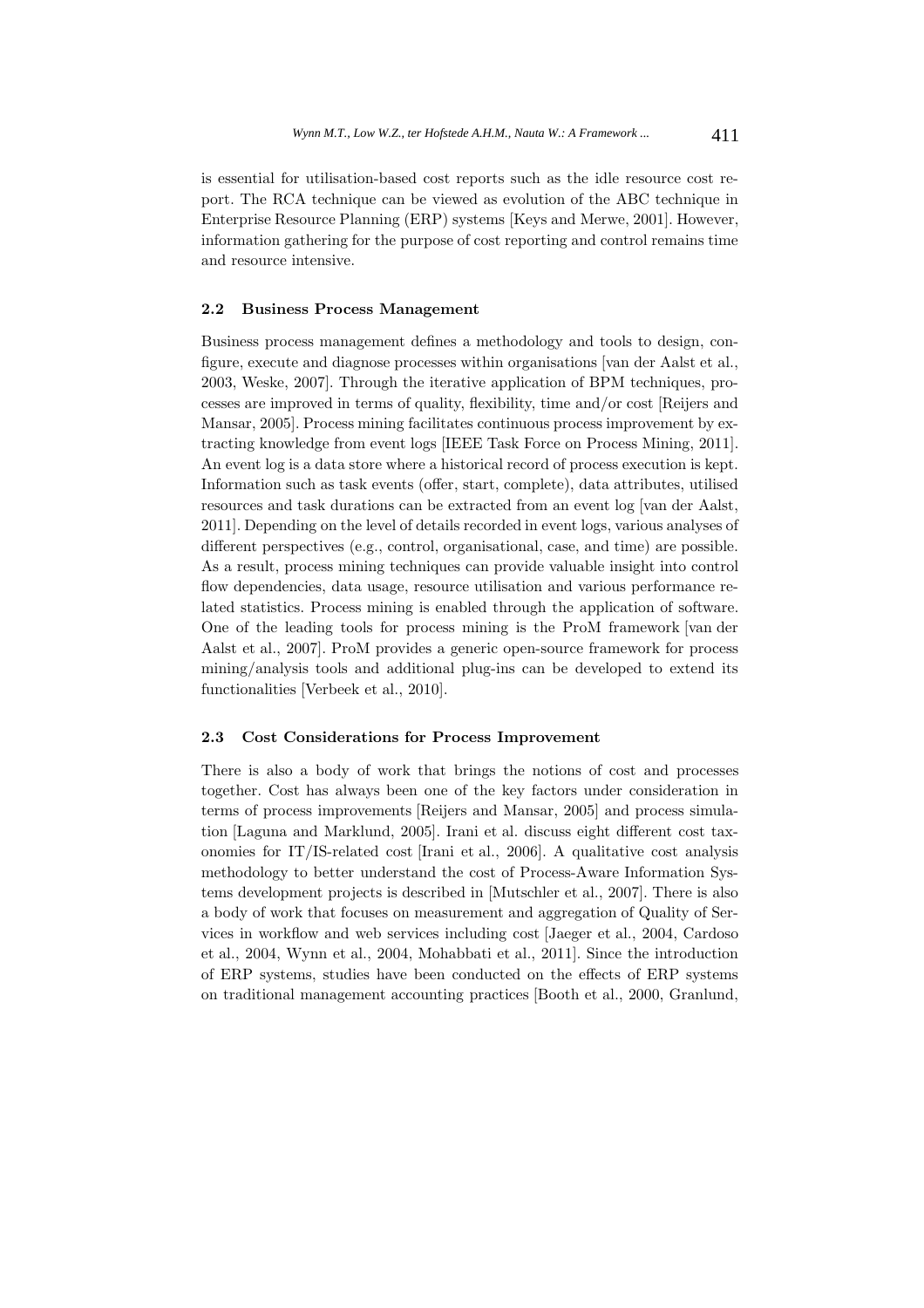2001, Granlund and Malmi, 2002, Grabski et al., 2009, Hyvönen, 2010]. An information model to link the ARIS accounting structure with ARIS process semantics using Event Driven Process Chains (EPC) is proposed in [vom Brocke et al., 2011]. In [Rosa-Velardo, 2012], the authors presented an approach to determine the correctness of workflow processes while cost information is taken into account. We also reported our proposal for a framework to support costinformed process execution in [Wynn et al., 2013b]. This illustrates a growing interest in this interdisciplinary area of accounting and business process management and motivates us to undertake our research in the area of cost-aware process management.

#### **3 Cost Mining Framework**

In this section, we first present the research approach undertaken to realise the notion of cost mining (see Section 3.1 and then provide a motivating example for our work in Section 3.2. The relationship between these cost elements and different process elements such as activities, data objects, resources is described using conceptual data models in Section 3.3. The requirements for annotating event logs with cost elements are explained in Section 3.4, the cost reporting requirements are described in Section 3.5, and the requirements for cost prediction are described in Section 3.6.

#### **3.1 Research Approach**

To achieve our objective of making process mining 'cost-aware', we followed the research approach involving literature review, architecture design, implementation and validation. Based on the findings from a detailed literature review, we identified a number of key requirements from the management accounting perspective and the business process management perspective. These requirements are then used to develop an integrated approach for process-based cost mining as well as conceptual data models to capture the data requirements. The approach is then validated through the development of a prototype as well as interviews with experts from the management accounting and the BPM disciplines.

Figure 1 illustrates the proposed integrated approach for process-based cost mining. The approach is kept simple and high-level to enable both disciplines to see the potential of an integrated approach. To perform cost analysis, three separate steps are proposed to be carried out: creation of a cost model, annotation of event logs with cost information, and analysis of process-based costs.

The approach highlights the importance of information sharing between management accountants and BPM professionals. The top half of the diagram (see Figure 1) depicts the role played by management accountants in providing accounting knowledge to the framework. This may involve the supply of static cost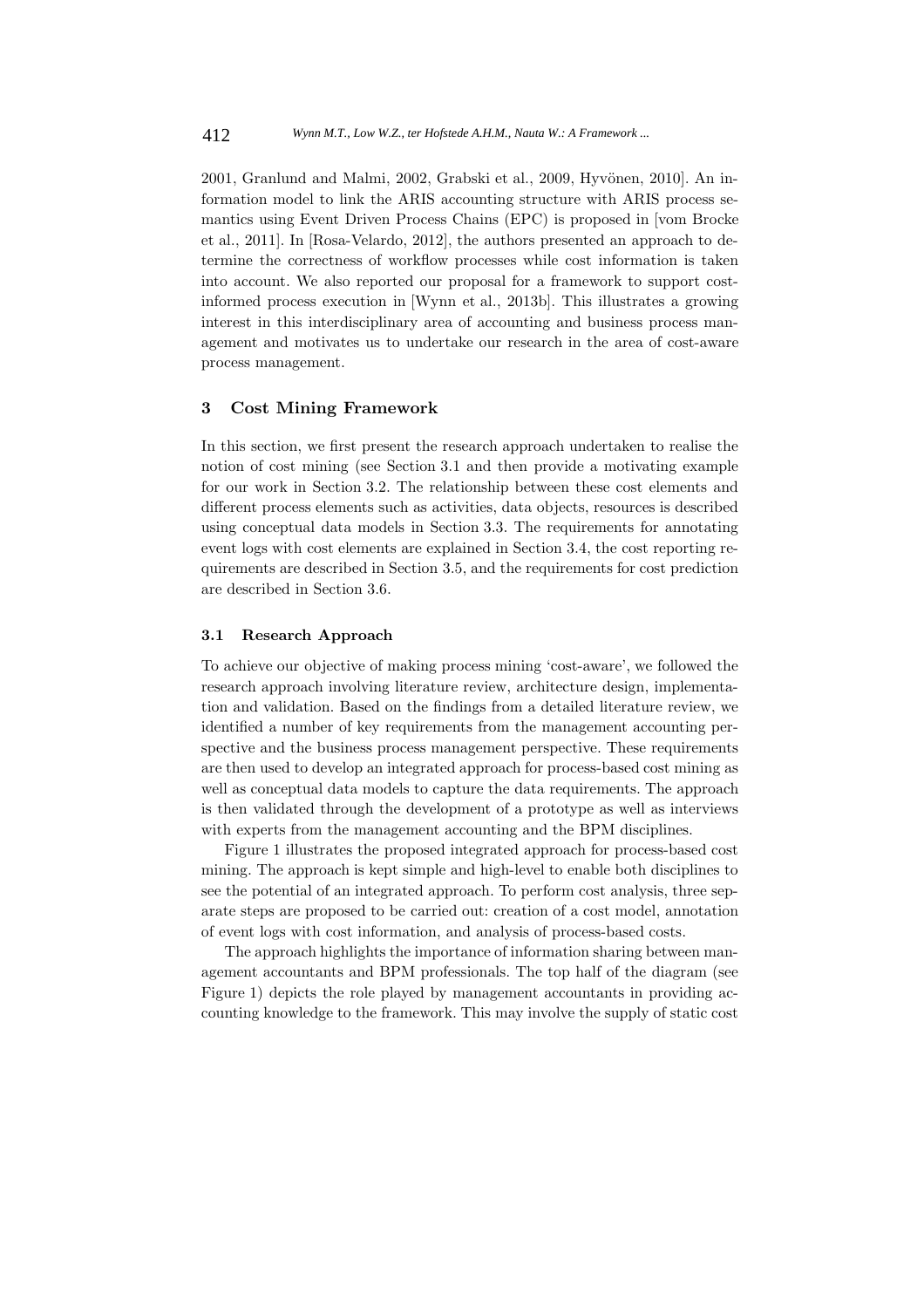

Figure 1: Overview of the integrated approach to log-based cost analysis

data collated from HRM, CRM or other systems, management accounting techniques used in the organisation, cost report templates and cost prediction queries. The bottom half of the diagram shows how existing knowledge from the BPM systems can be leveraged for cost analysis. This is achieved by making use of process knowledge from BPM systems in the form of executable process models, organisational models and event logs. Detailed process-related cost and resource utilisation cost can be automatically calculated and stored within event logs in the form of cost-annotated event logs. Relevant cost reports can be generated in a timely manner using report templates supplied by management accountants. In addition, graphical reports for BPM professionals and other stakeholders can also be generated from the data recorded in cost-annotated event logs. The framework also supports the ability to predict process-related costs for currently running cases based on cost-annotated event logs.

#### **3.2 Motivating Example**

A simple telephone repair process is being used throughout the paper to illustrate our approach (see Figure 2). The repair process starts by registering a faulty telephone sent in by a customer. After registration, the telephone is sent to the Test Department. There, the problem is analysed and its defect is categorised by an employee with the tester role. Once the problem is identified, the telephone is sent to the Solve Department and a letter is sent to the customer to inform him/her about the problem. The Solve Department has two teams. One of the teams fix simple defects (role: Solver Simple) and the other team repairs complex defects (role: Solver Complex). Once the repair has been completed, the telephone is sent back to the Test Department in order to test whether the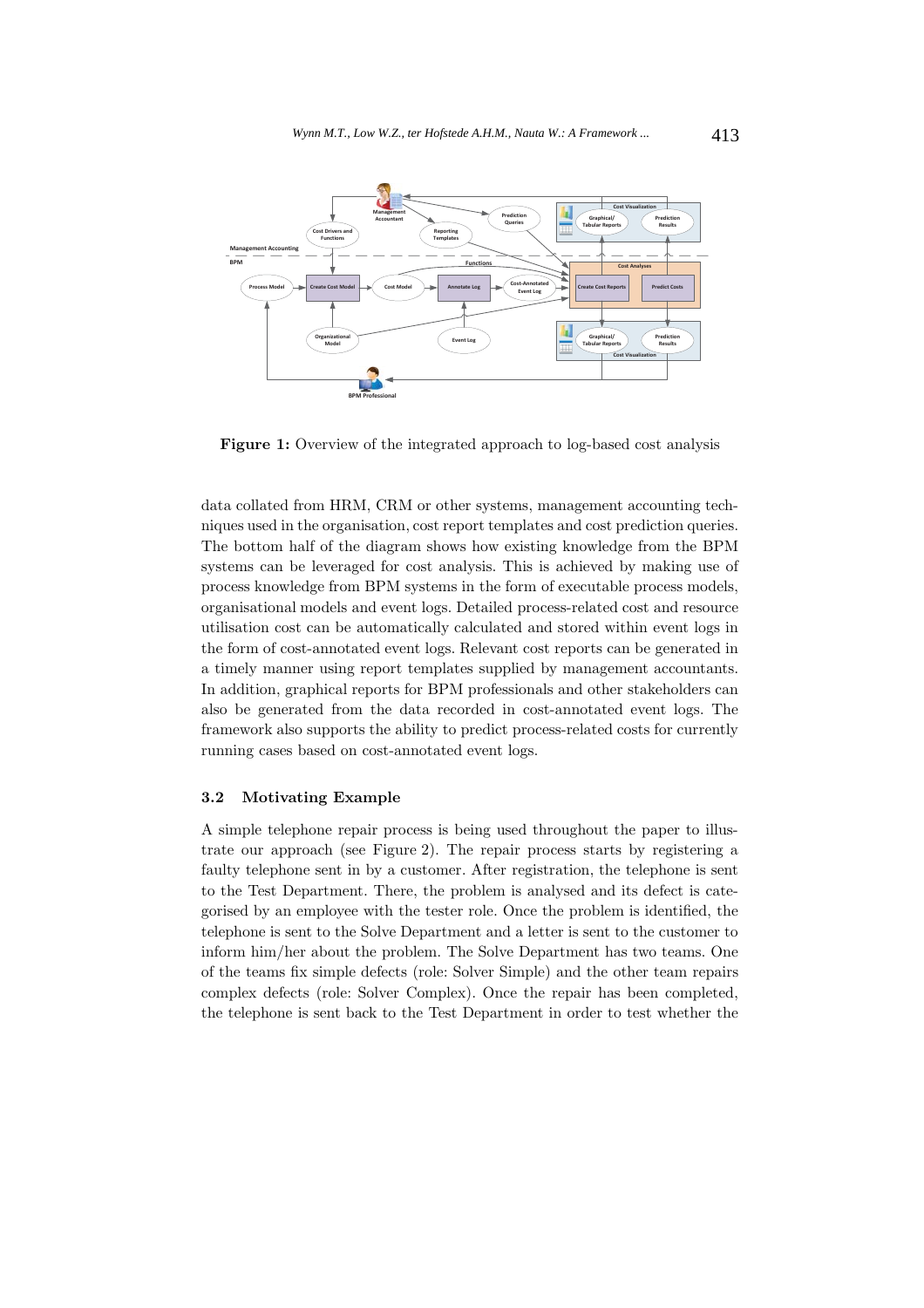repair was successful. If the defect has not been repaired properly, the telephone is sent back to the Solve Department. If the repaired telephone passes the test, the telephone is sent to the customer and the case is archived. In addition, it is the policy of the company that it only tries to fix a defect in a particular telephone for a maximum of five times. Furthermore, after the problem with the telephone has been analysed and in parallel with repairing and testing, the customer is informed about the result of the defect analysis.



**Figure 2:** A BPMN model of the telephone repair process

There are altogether 12 employees in the telephone repair company of whom six work as testers in the Test Department and the other six work as problem solvers in the Solve Department. The resource assignments in the process are role-based and shown together with cost data in Figure 3. To be able to calculate cost incurred during activity executions of this process, we need to know relevant cost rates for this process. For instance, from the HR system we can find out the per hour rate for labour costs of an individual employee or a role (i.e., tester, solver). In Figure 3, we assign one or more cost rates for each activity in the telephone repair process. We make use of the notions behind Time-driven ABC costing, whereby, the cost of an activity is calculated based on the time it takes to carry out an activity by one or more resources. It is possible for an activity to have different cost rates for different cost types (e.g., the *Analyse defect* task has three different cost rates for three different cost types - fixed cost, labour and overheads). We also included simple/static cost rates (e.g., \$65 per hour for an employee with the role SolverS) as well as more complex/dynamic cost rates where the cost rate is dependent on the characteristics of a case (e.g, the type of phone and/or the type of defect). Please note that we intentionally use many different types of cost rates for illustrative purpose, although in reality, an organisation may only use a selection of these cost types. Next, we discuss how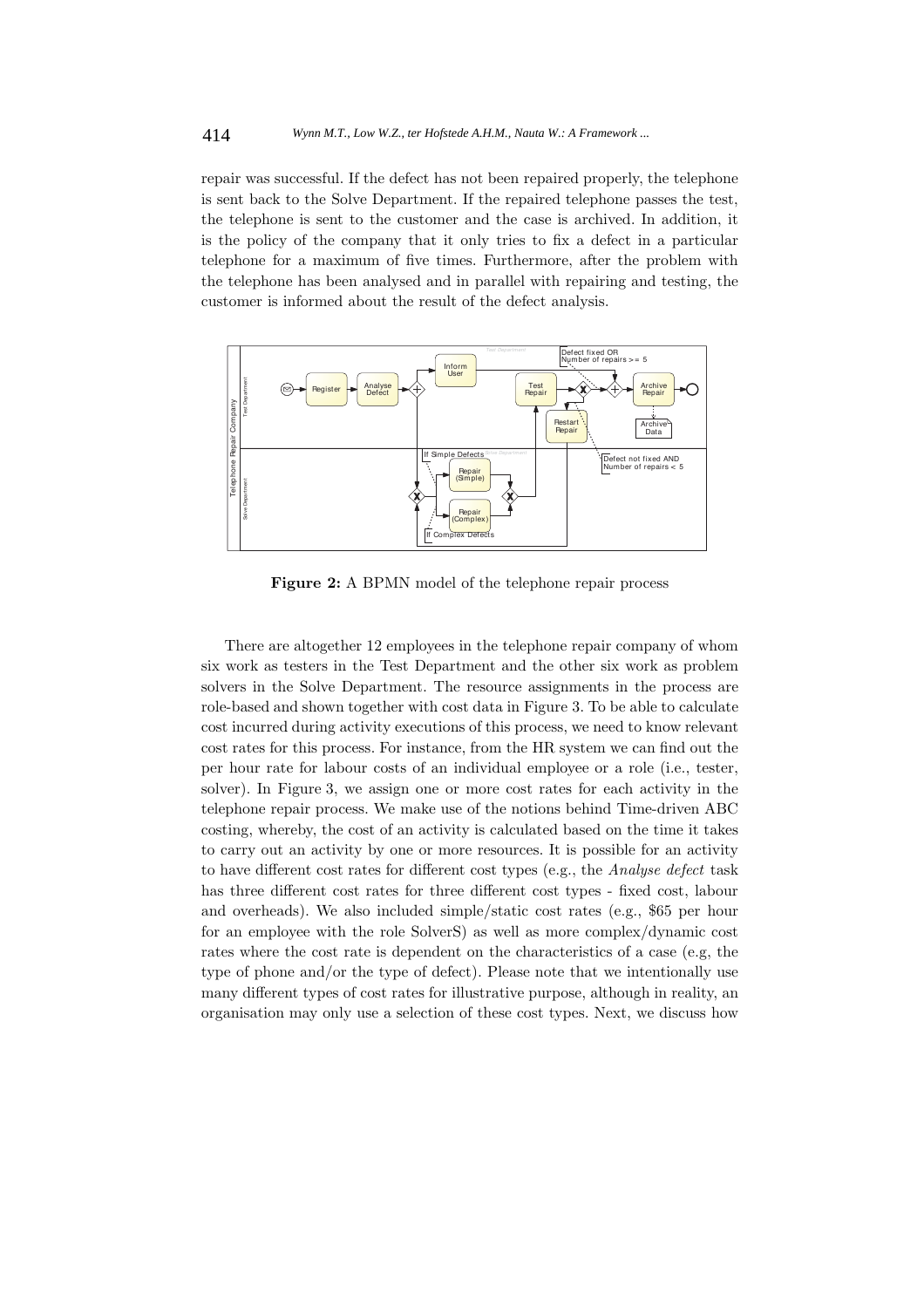| Activities/        | Role               | <b>Cost Type</b>                                         | Cost Rate (AUD)                    |
|--------------------|--------------------|----------------------------------------------------------|------------------------------------|
| <b>Tasks</b>       | <b>Assignments</b> |                                                          |                                    |
| Register           | System             | <b>Fixed Cost</b>                                        |                                    |
|                    |                    | $\triangleright$ Administration                          | 2.00 per invocation                |
| Analyse            | Tester             | <b>Fixed Cost</b>                                        |                                    |
| Defect             |                    | $\triangleright$ Administration + PhoneType <sup>1</sup> | 10.00 per invocation +             |
|                    |                    | <sup>1</sup> Only PhoneType "T3" costs AUD 20.00 extra.  | $20.001$ per invocation            |
|                    |                    | Labour                                                   |                                    |
|                    |                    | $\triangleright$ Tester                                  | 25.00 per hour                     |
|                    |                    | Variable Overhead                                        |                                    |
|                    |                    | $\geq 1.00$ * DefectType                                 | Varies per invocation              |
|                    |                    | $\geq 0.01$ * DefectType * minutes(s)                    | Varies per minute                  |
| Inform             | System             | Nil                                                      | 0.00                               |
| User               |                    |                                                          |                                    |
| Repair             | SolverS            | Labour                                                   |                                    |
| (Simple)           |                    | $\triangleright$ SolverS                                 | 65.00 per hour                     |
|                    |                    | <b>Materials Cost</b>                                    |                                    |
|                    |                    | $\triangleright$ 5 * DefectType <sup>2</sup>             | Varies <sup>2</sup> per invocation |
|                    |                    | <sup>2</sup> E.g. DefectType "1" costs AUD 5, hence AUD  |                                    |
|                    |                    | $5 * 5 = AUD 25.$                                        |                                    |
|                    |                    | Variable Overhead                                        |                                    |
|                    |                    | $\triangleright$ Repair (Simple)                         | 10.00 per hour                     |
| Repair             | SolverC            | Labour                                                   |                                    |
| (Complex)          |                    | $\triangleright$ SolverC                                 | 75.00 per hour                     |
|                    |                    | <b>Materials Cost</b>                                    |                                    |
|                    |                    | $\triangleright$ 5 * DefectType <sup>2</sup>             | Varies <sup>2</sup> per invocation |
|                    |                    | Variable Overhead                                        |                                    |
|                    |                    | $\triangleright$ Repair (Complex)                        | 10.00 per hour                     |
| <b>Test Repair</b> | Tester             | Labour                                                   |                                    |
|                    |                    | $\triangleright$ Tester <sup>3</sup>                     | 25.00/35.00 <sup>3</sup> per hour  |
|                    |                    | <sup>3</sup> Only Tester4 costs AUD 35.00.               |                                    |
|                    |                    | <b>Fixed Cost</b>                                        |                                    |
|                    |                    | $\triangleright$ DetectFixed = False                     | 10.00 per invocation               |
|                    |                    | Variable Overhead                                        |                                    |
|                    |                    | $\triangleright$ Test Repair                             | 15.00 per hour                     |
| Restart            | Tester             | Labour                                                   |                                    |
| Repair             |                    | $\triangleright$ Tester                                  | 25.00 per hour                     |
|                    |                    | Variable Overhead                                        |                                    |
|                    |                    | $\triangleright$ Restart Repair                          | 10.00 per invocation               |
| Archive            | System             | Fixed cost                                               |                                    |
| Repair             |                    | $\triangleright$ Administration                          | 2.00 per invocation                |
|                    |                    | <b>Material Cost</b>                                     |                                    |
|                    |                    | (RepairAttempt >= 5) AND (DetectFixed =                  | 100.00 per invocation              |
|                    |                    | False)                                                   |                                    |

**Figure 3:** Cost data associated with the telephone repair process

this cost data is mapped into a cost model of a process.

## **3.3 Cost Model**

The creation of a cost model requires cost information from management accounting and process and resource information from a BPMS. A *cost model* is considered as the complete specification of cost-related data for a business process. The data requirements for cost models are collated from the literature and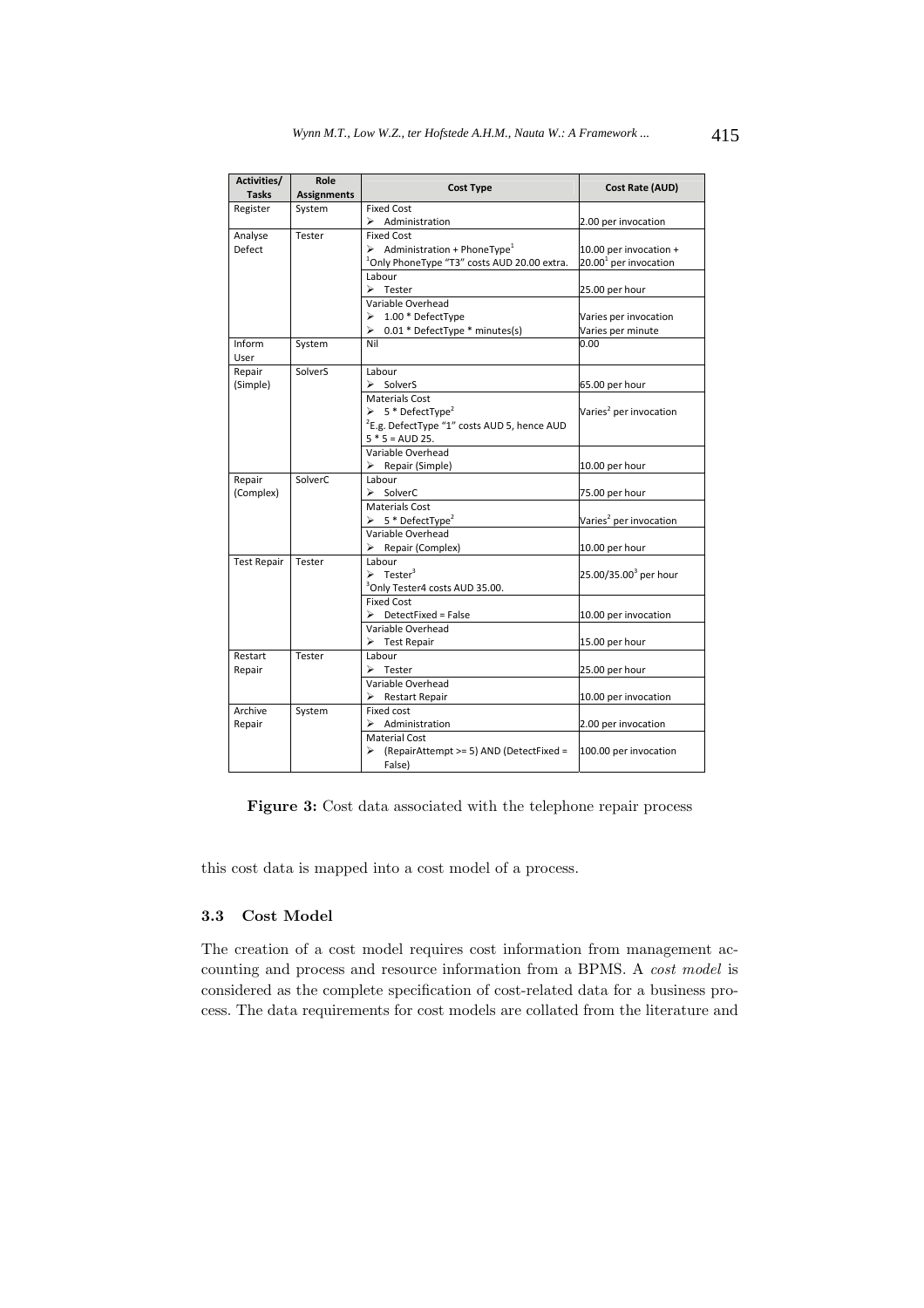from conversations with domain experts. Three main costing techniques (ABC, TDABC and RCA) are analysed in terms of informational input and output of each technique. We then generalise these requirements to design the conceptual data model of a cost model artefact(Figure 4). This enables us to design a conceptual data model that can cater for *multiple management accounting techniques* - the first characteristic mentioned within the problem definition section.

We propose a cost model with three core elements: cost driver, cost function and mapping.

- **–** A **cost driver** defines how cost is associated with one or more process elements (resource, activity, case data) and the cost rate. The rationale behind our conceptual design is to keep the model as general as possible so that we are able to capture both simple and complex cost rates (drivers). The following are some example cost drivers supported in our approach.
	- the cost rate of resource 'R1' is \$50 AUD per hour (variable labour cost)
	- each invocation of activity 'A' costs \$20 AUD (fixed processing cost)
	- each process instance has an overhead of \$100 AUD (fixed overhead cost)
	- the cost rate of a resource with a 'manager' role performing activity 'A' is \$30 AUD per hour (labour cost dependent on a task)
	- the fixed cost of activity 'A' with the data attribute 'D1' being 'standard' is \$25 AUD while activity 'A' with the data attribute 'D1' being 'premium' is \$50 AUD. (fixed cost dependent on a data attribute)
	- the variable cost rate of two resources 'R1' and 'R2' working together on an activity 'A' with data attribute 'D1' being 'premium' is \$200 AUD per hour. (variable/labour cost of multiple resources working together dependent on task and data attribute)
- **–** A **cost function** defines a formula for aggregating various cost elements. It is possible to specify cost functions that incorporate both fixed and variable cost components. Variable cost is defined in the cost driver using a cost function that takes into account the duration of a task or the duration of a resource working on that task and/or relevant case data. For instance, we can specify a cost function as follows: each invocation of activity 'A' incurs \$20 AUD of cost type fixed cost plus \$50 per hour for each resource working on the task (labour cost) plus \$10 per kilogram of the raw materials used (materials cost).
- **–** A **mapping** provides a way to relate terms used in management accounting to terms used in a BPMS. The terms used to identify resources, activities, and data may differ within a BPMS and an accounting system (e.g., an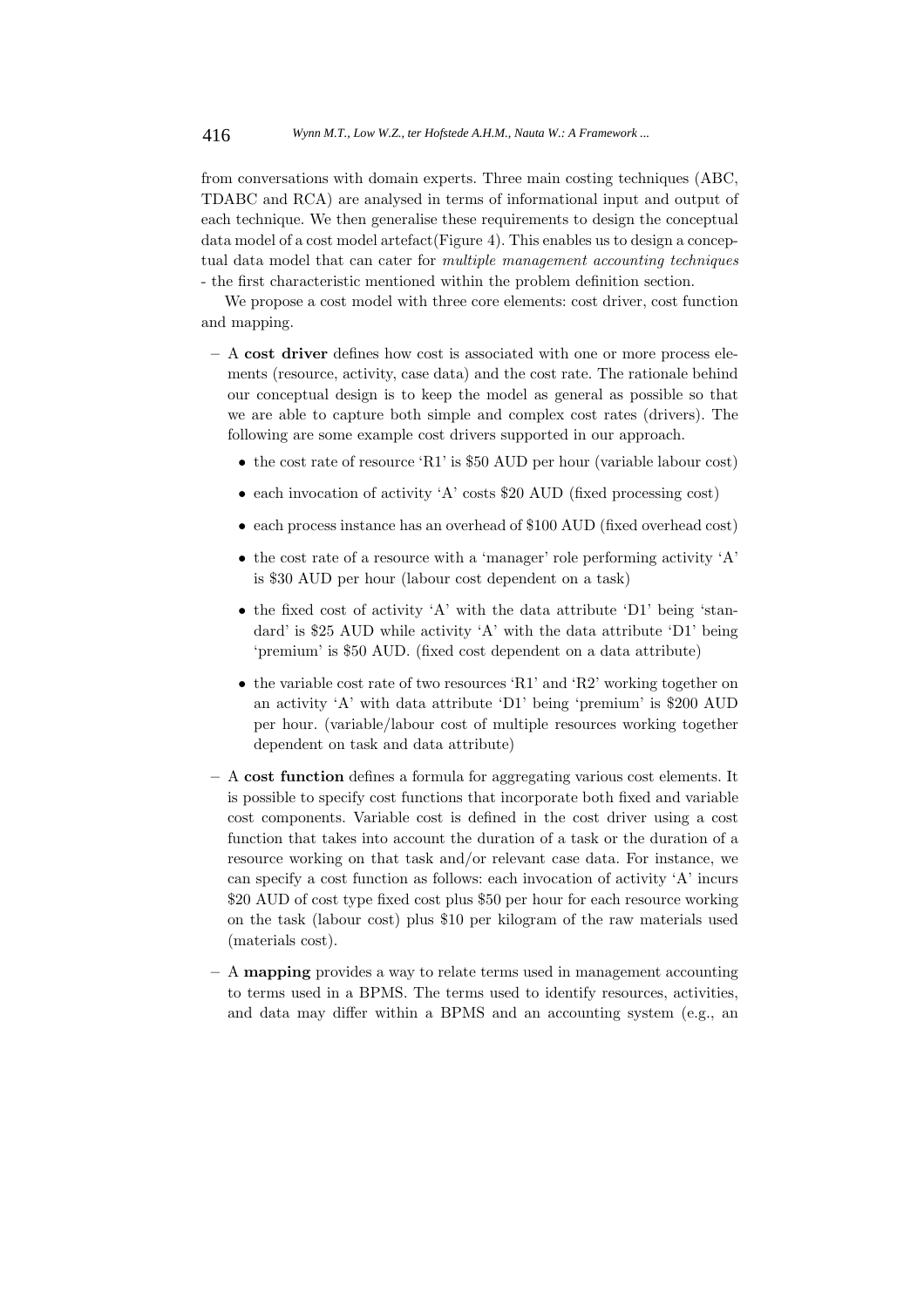employee might have two different identifiers (an employeeID in the HR system and a different username in IT systems). Mappings can be created for every workflow element (task, resource or case data) related to a cost driver.

Figure 4 shows the conceptual cost model, modelled using the Object-Role Modelling version 2 notation. For those readers who are not familiar with the ORM notation, we now briefly discuss the ORM 2 notation used in the paper. An ORM model captures relationships between entities [Halpin, 2005]. An entity type in the model is depicted as a round-corner rectangle (e.g., Cost Model, Cost Driver, Cost Function). An entity type has an identifier label type (e.g., cost driver ID). An entity type can be associated with one or more label types which are depicted as ovals with dash lines (e.g., CD Name, CD description). An entity type can have relationships with one or more entity types (e.g., "linked to" is a binary fact type between a cost driver and a cost technique and it is modelled using a fact type with two roles connected to the two entities involved). A bar above a fact type represents a uniqueness constraint that applies to that fact type (e.g., one to one, one to many, many to many for binary fact types). A black dot attached to the connector between an entity and a role indicates whether this role is mandatory for that entity (e.g., every cost driver must have a cost rate associated with it). A solid line with an arrow head describes a generalisation/specialisation relationship between two entities (e.g., a resource cost driver is a specialisation of a cost driver entity type).



**Figure 4:** Data model for different cost elements

An XML schema has been defined based on this conceptual model and is used as input in the cost mining framework. At this stage, an XML document that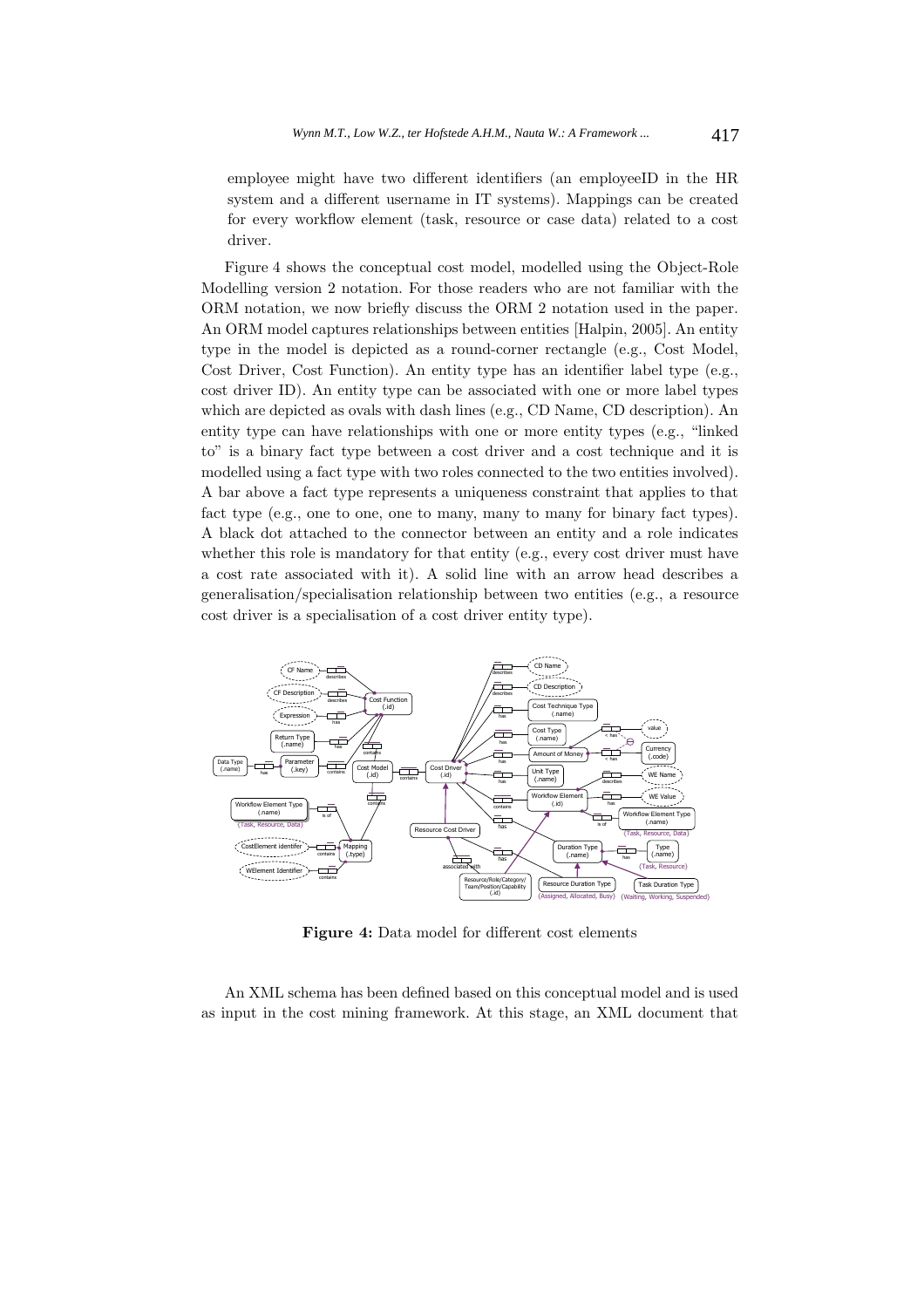represents a cost model for a process is manually created. We envision that there will be tool support for cost associations within a process modelling environment in the future. This will enable a BPM professional to specify a cost model in consultation with a management accountant.

#### **3.4 Cost Annotation**

A cost-annotated event log is one where events recorded in a log (e.g., the start event of a case, start and complete events of a task instance) are enriched with detailed cost information related to that event. The cost annotation itself is an association between a case/task instance, cost type, cost driver and a monetary value together with its currency (e.g., carrying out the approval task for caseID 001 incurs \$35 AUD of variable cost type using costdriverID c12). A cost element can be associated with a case and/or with a task. Variable costs are calculated by multiplying a cost rate with relevant durations derived from timestamps of events in a log. We support six different duration types: waiting, working, and suspended for tasks and assigned, allocated and busy for resources to cater for advanced resource and task lifecycles supported by BPM systems. The ORM 2 representation for cost annotation is shown in Figure 5.



**Figure 5:** Data model for annotating cost in event logs

The concept of a cost annotated log is realised as an XML schema. XES is an XML-based format for capturing event information in a structured way [Günther, 2009]. The XES format uses the perspective of a case (or trace in XES) for grouping events, whereas the time perspective, control flow perspective and organisational perspective can be implemented as optional extensions of events in a case. Figure 6 illustrates the cost-annotated event log in the XES format where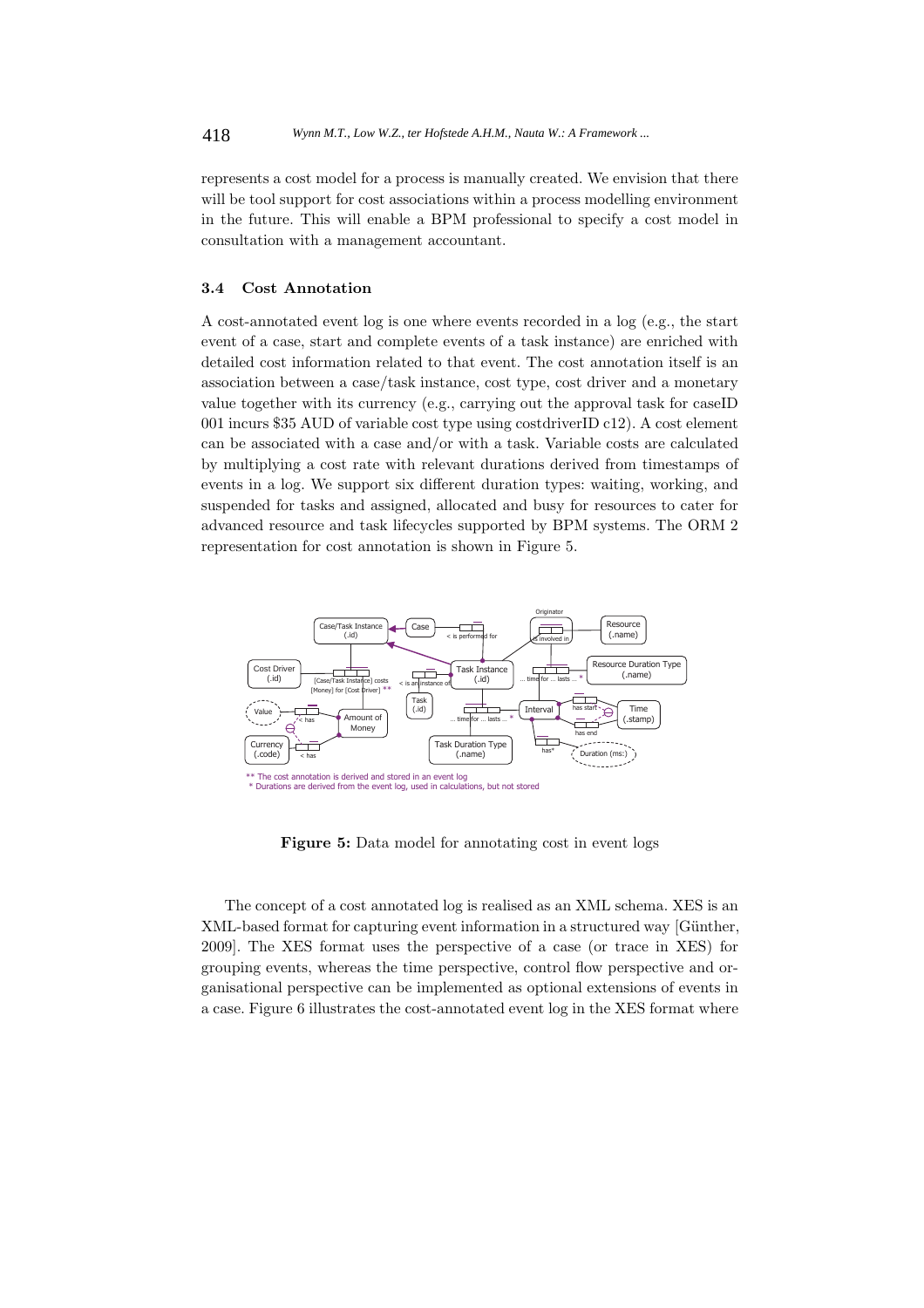three cost types (fixed cost, variable overhead and labour) are associated with a completed event (lifecycle:transition - complete) of the Analyze Defect Task (concept:name - Analyze Defect).

```
<log xes.version="1.0" xes.features="nested-attributes"
  openxes.version="1.0RC7" xmlns="http://www.xes-standard.org/">
  <trace>
    <string key="concept:name" value="1"/>
    \ldots \ldots \ldots<event>
       <string key="concept:name" value="Analyze Defect"/>
       <string key="org:resource" value="Tester4"/>
       <string key="lifecycle:transition" value="complete"/>
       <date key="time:timestamp" value="1970-01-02T17:10:00.000+10:00"/>
       <string key="phoneType" value="T3"/>
       <string key="defectType" value="6"/>
       <string key="cost:currency" value="AUD"/>
       <float key="cost:total" value="31.80">
         <string key="d2f4ee27-686c-48ef-a7ac-dcb053408245" value="">
           <float key="cost:amount" value="21.00" />
           <string key="cost:driver" value="d2f4ee27-686c-48ef-a7ac-dcb053408245" />
           <string key="cost:type" value="Fixed Cost" />
         \le/string>
         <string key="a7edbc32-e038-492a-a2e7-305ee1ed5d3e" value="">
           <float key="cost:amount" value="4.20" />
           <string key="cost:driver" value="a7edbc32-e038-492a-a2e7-305ee1ed5d3e" />
           <string key="cost:type" value="Labour" />
         \le/string>
         <string key="b0fac208-2c0f-4fe9-baec-d0180aa21df2" value="">
           <float key="cost:amount" value="6.60" />
           <string key="cost:driver" value="b0fac208-2c0f-4fe9-baec-d0180aa21df2" />
           <string key="cost:type" value="Variable Overhead" />
         \le/string>
       \le/float>
    </event> 
  \langletrace>
</log>
```
Figure 6: A cost-annotated event log where different cost types were recorded against one of the completed events of the Analyze Defect task

## **3.5 Cost Reporting**

Fine-grained cost information from cost annotated event logs can be used for analysis. Cost reports can provide different views (i.e., process, resource, organisational/departmental) of cost data in different formats. A number of key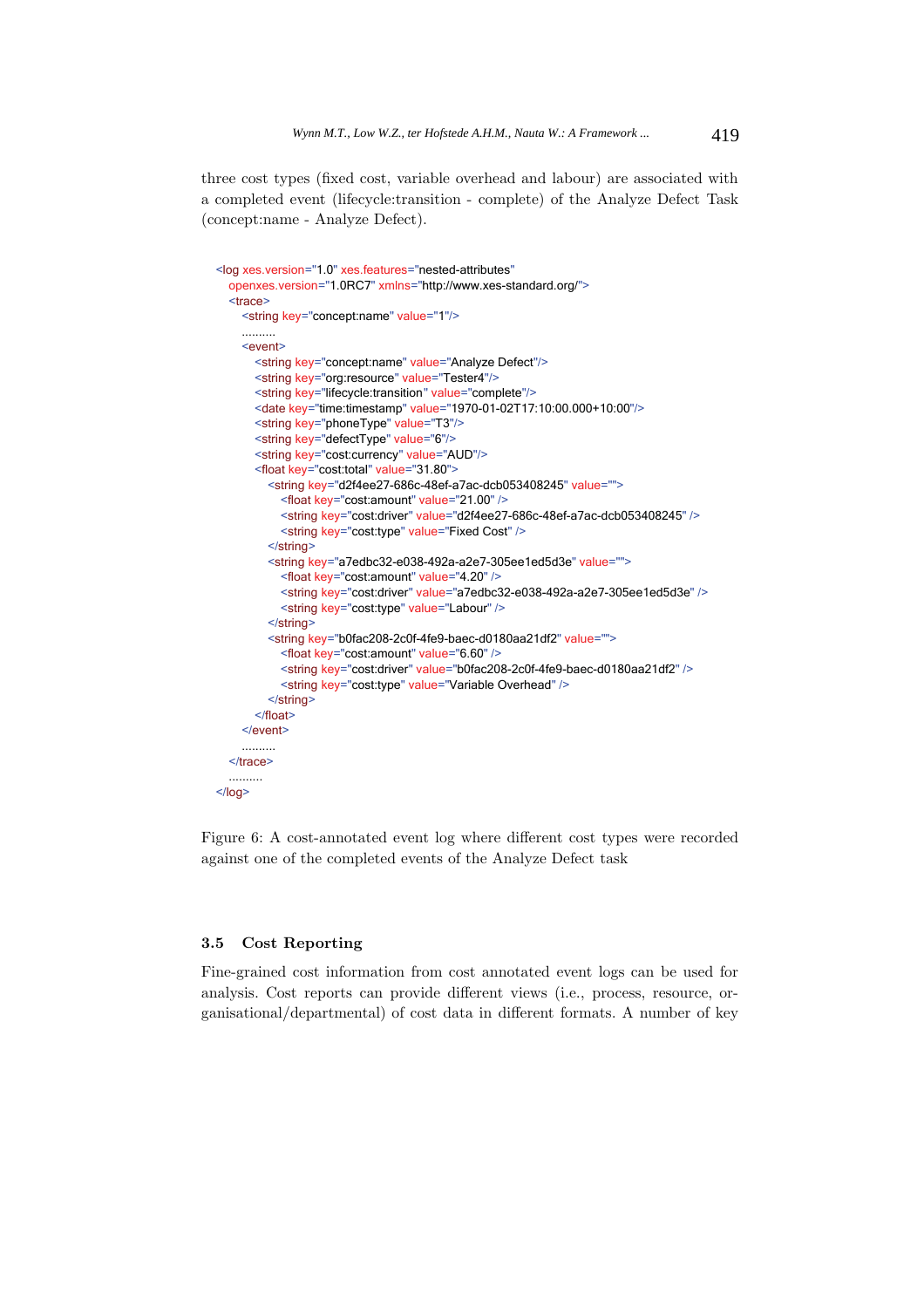functional requirements have been identified in order to support on-demand cost reporting. They include:

- **Support for well-known management accounting techniques.** As different management accounting techniques focus on different cost aspects, the generated reports must adhere to the management accounting's reporting requirements. The framework was developed to support the principles of common and well-known management accounting techniques such as ABC, TDABC and RCA and their reporting requirements.
- **Support for customisable report templates.** One crucial difference between management accounting reports and external financial reports is that there is no standard format for a management accounting report. Instead, the report format must suit its purpose within an organisation. To cater for the customisation requirement, we propose the use of report templates that can be tailored for different management accounting reports. The framework uses the XSLT stylesheet technology<sup>1</sup> for this purpose and existing cost report templates can easily be converted to XSLT stylesheets for automatic report generation.
- **Ability to filter report output.** Another requirement is the need to support various filtering and display options. Some parties may desire to filter out unnecessary information, or to assign information into different groupings. Thus, we support filtering and grouping of the cost report information based on organisational hierarchy (e.g., according to departments or roles), on time (monthly, quarterly, or financial year) and different display options (e.g., tabular and graphical display). This is achieved using different XSLT stylesheets where XML data can be formatted, filtered and summarised according to the specification provided in an XSLT stylesheet template.
- **Ability to accept multiple file inputs with their designated file formats.** In order to generate comprehensive cost reports, extra information such as resource and cost rates are required in addition to cost annotated event logs. Therefore, the ability to input multiple files with different formats is supported in the framework.
- **Support for resource utilisation reports.** Resource utilisation reports used in the RCA technique highlight under-utilised resources and attribute idle cost to such resources based on operational data [White, 2009]. A resource's idle capacity is calculated by deducting the used capacity from the maximum/allocated capacity. We discovered during the requirements analysis of existing workflow organisational models that such capacity information

 $\frac{1}{1}$ http://www.w3.org/TR/xslt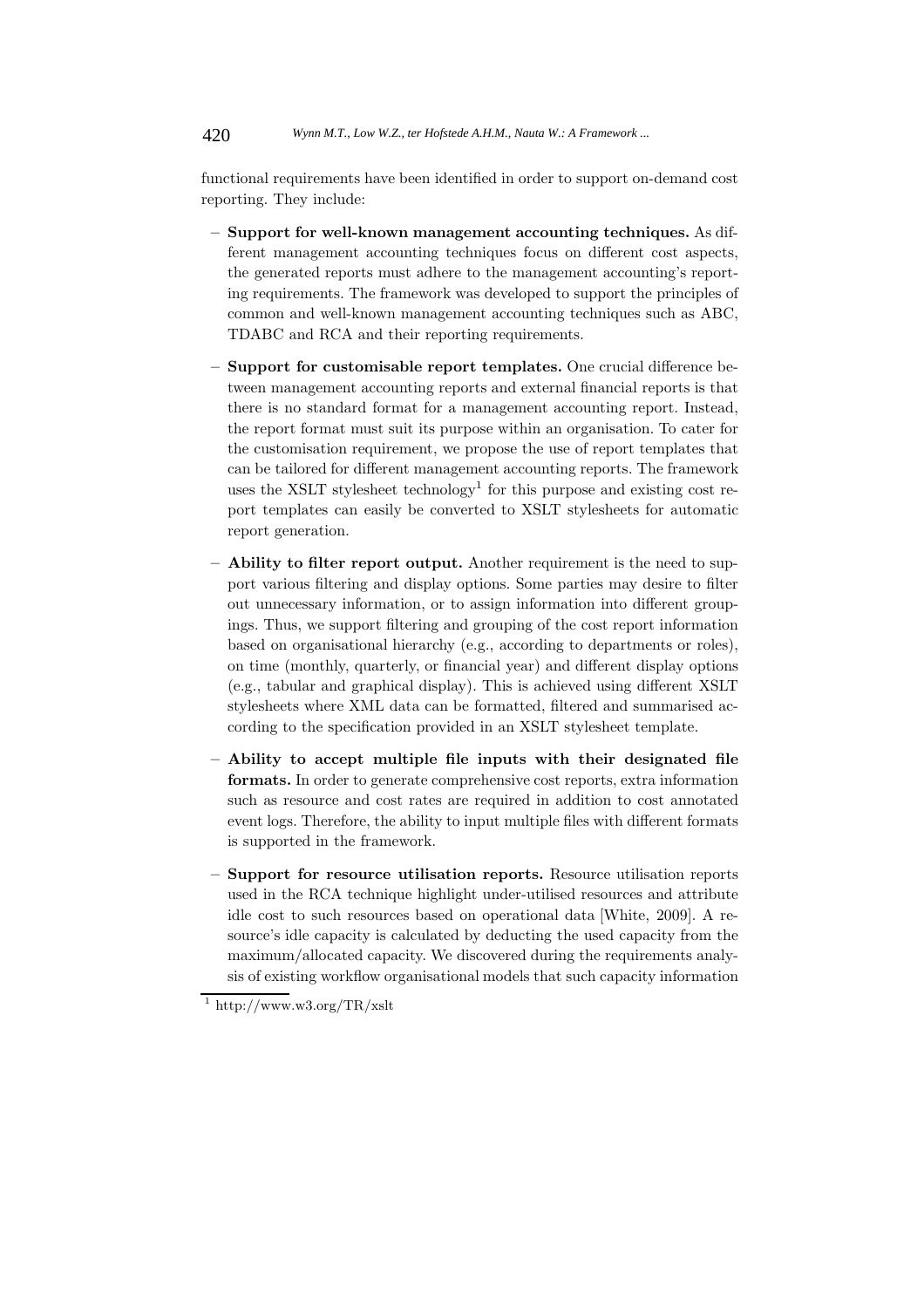is not being recorded. Hence, we propose a data model to describe the capacity of resources (see Figure 7). Each resource, human or non-human, has a maximum working capacity. The capacity can be consumed within a specific duration or at any desired time (i.e., indefinite duration). For example, James can work a maximum of 50 hours (max. capacity) per week (time unit). In some cases, a resource has an unlimited capacity (i.e., it is not a consumable resource). For example, a workdesk or an operation theatre can have an unlimited capacity.



Figure 7: Data model for resource capacity

### **3.6 Cost Prediction**

Cost reporting only analyses the data after the completion of an activity or a case. Based on this analysis, little can be done to influence costing decisions of business operations that are currently being carried out. Cost prediction, on the other hand, looks for cost patterns and characteristics from cost-annotated event logs so that one can predict the possible cost consumption of current, ongoing business processes based on historical data. This complements the traditional approach to cost estimation using budgets and variance analysis.

A number of key functional requirements have been identified in order to support cost prediction. They include:

**– Support for different cost query types.** There are two dimensions that can be considered when describing the query types. The first dimension is to do with the nature of the query itself. It can range from a 'simple' query (e.g., what is the average cost of a case?) to a 'compare' query (e.g. does case 1 cost more than case 2?) to a 'predict/recommend' query (e.g., what is the likelihood of this running case costing more than \$150?, or who is the cheapest resource that can execute activity A?) [Nakatumba et al., 2012]. The second dimension depends on the object of interest: case, activity or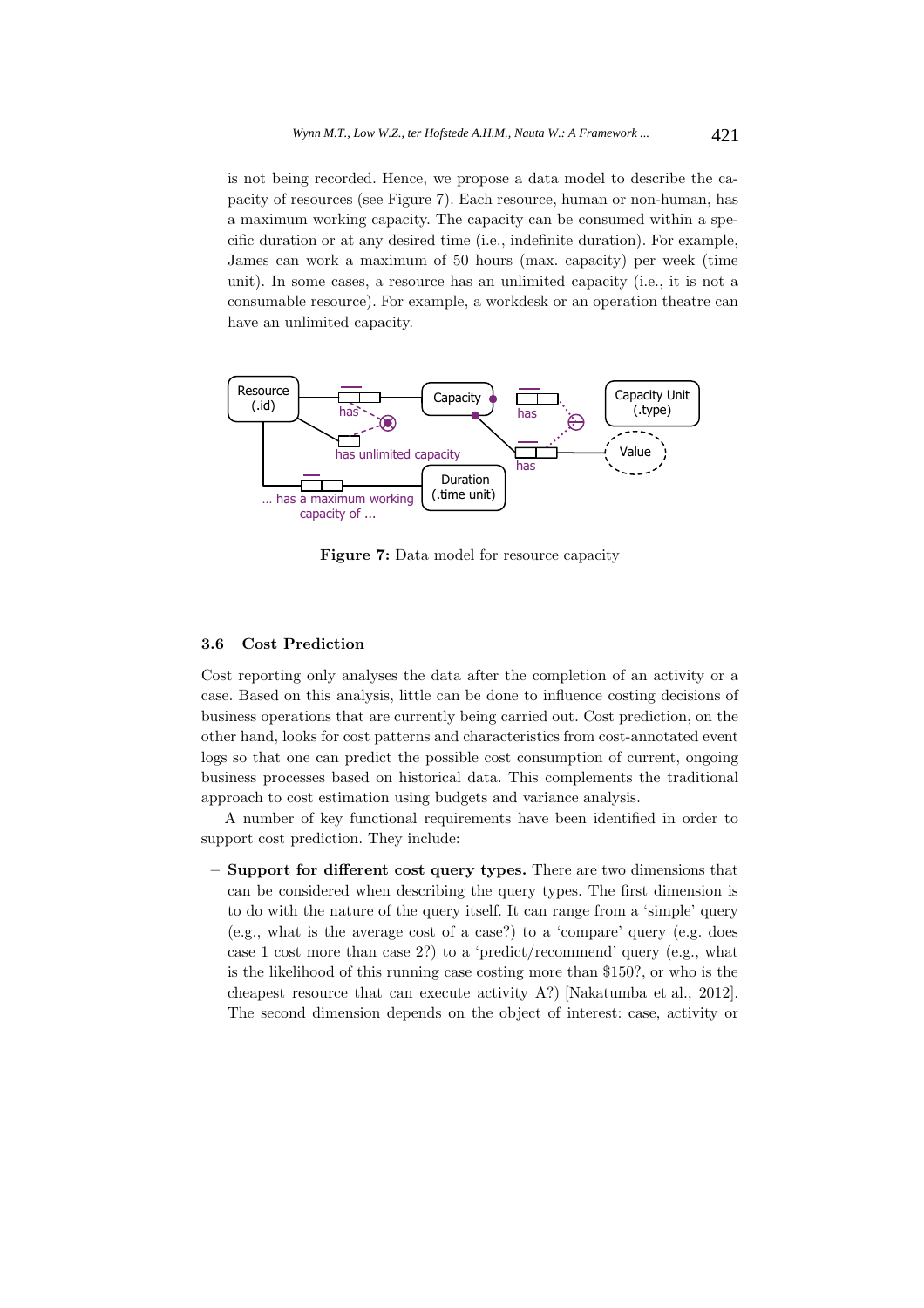resource (i.e., are we interested in estimating the cost of a case, an activity within a process or a specific resource?).

- **Support for generation of cost statistics.** The very first step in cost prediction is to carry out detailed cost analysis of completed cases to identify cost patterns and characteristics of the completed cases and to store relevant cost statistics (such as average, minimum, maximum, standard deviations). The framework supports this correlation of cost data with event log data using the notion of cost-annotated event logs where process-based costs are captured in its detailed from. To realise the cost prediction capabilities, an existing approach to predict the completion time of a current case has been extended [van der Aalst et al., 2011]. The existing approach involves the generation of a transition system from an event log and the storage of timebased statistics such as average, minimum, maximum, standard deviation for each state within the transition system. In a similar manner, we generate a transition system from a *cost-annotated event log* and store cost-based statistics.
- **Ability to incorporate different perspectives.** Cost consumption within an organisation is complicated. Cost may vary depending on the attributes of processes and activities. Attributes such as the different types of resources, the different states of the resources (working or idle), the details of the activities, and many more factors, can influence the cost of activities and cases. The incorporation of extra attributes allows a more sophisticated analysis by taking into account the role of resources and data in a process. The framework provides sophisticated cost analyses and predictions for the user while taking into account multiple aspects including control flow, resource and case attributes.
- **Ability to predict the cost of a ongoing case.** By incorporating the characteristics of an ongoing case (i.e., resources, case attributes) in the cost analysis, one can predict the cost outcomes for that case more accurately. For instance, we can answer questions such as what is the expected total cost of case #1 with case attributes - 'VIP' customer and PhoneType 'T4'. The framework supports the generation of a cost-annotated transition system tailored to suit the case characteristics of an ongoing case and as a result, a more accurate cost prediction result based on the case characteristics of an ongoing case can be provided.

### **4 Realisation in the Process Mining Framework**

The process mining framework ProM is a well-known open source platform which can be extended with additional plug-ins for process analysis. ProM version 6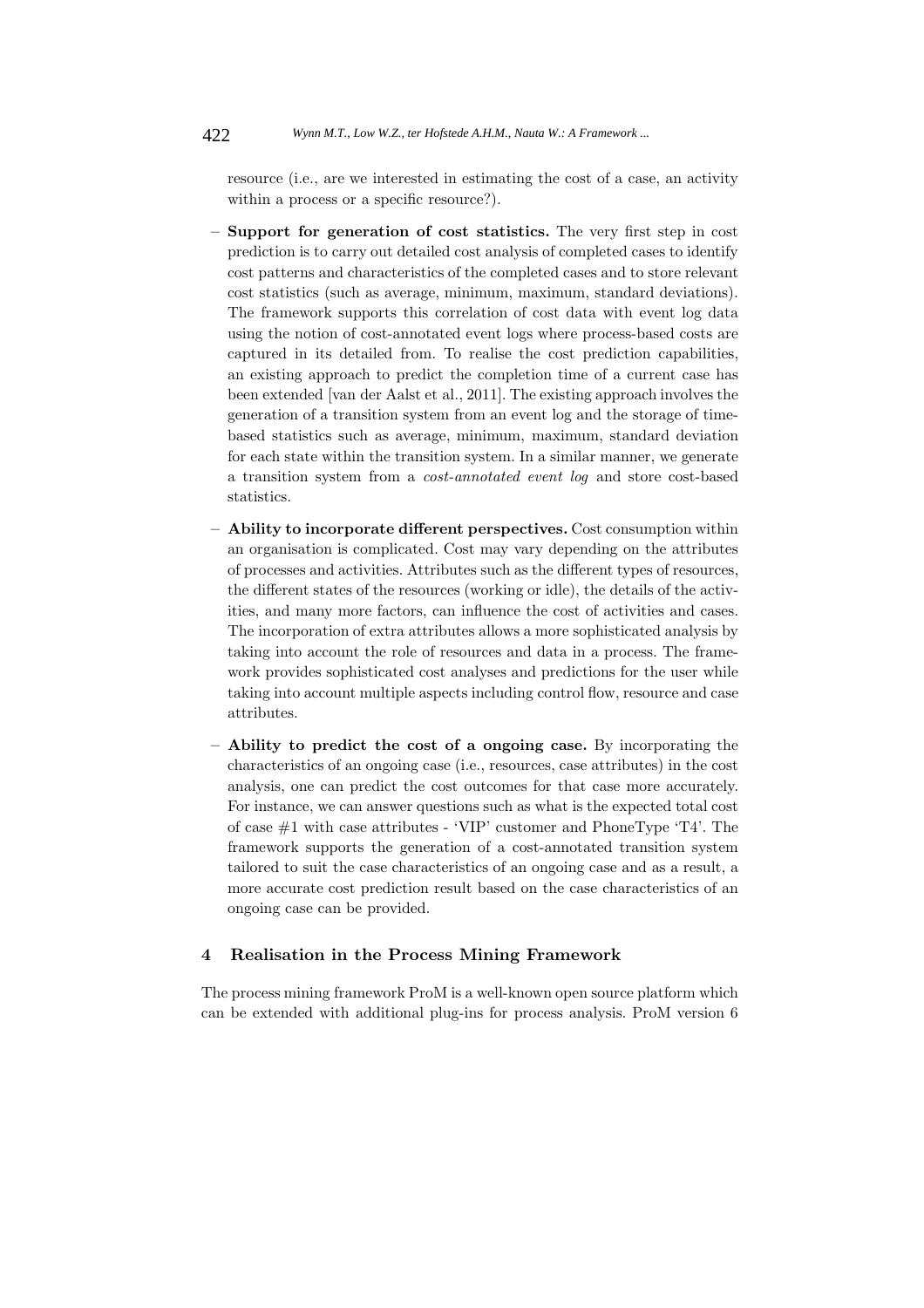receives the input of event logs in the Extensible Event Stream (XES) format in order to perform various analyses [Günther, 2009]. ProM also allows process mining operations to be performed through chaining (or stacking) of plug-ins. Figure 8 illustrates the architecture to support cost analysis in ProM, whereby, the output from the log annotation plug-in is used as one of the inputs for the cost reporting and prediction plug-ins. A first implementation of this framework has been developed in ProM 6. These plug-ins can be found in the "CostBased-Analysis" package in the ProM code repository.



**Figure 8:** Cost annotation, reporting, and prediction in ProM

We used a dataset with 1000 completed cases of the telephone repair process generated using simulation. The log contained many records of timestamps for when tasks were started and completed, by whom and the values of data attributes where applicable. Four data variables that represent phone type, defect type, the frequency of repairs, and the repair outcome are recorded. A cost model, an organisational model and a number of XSLT templates were defined for this example.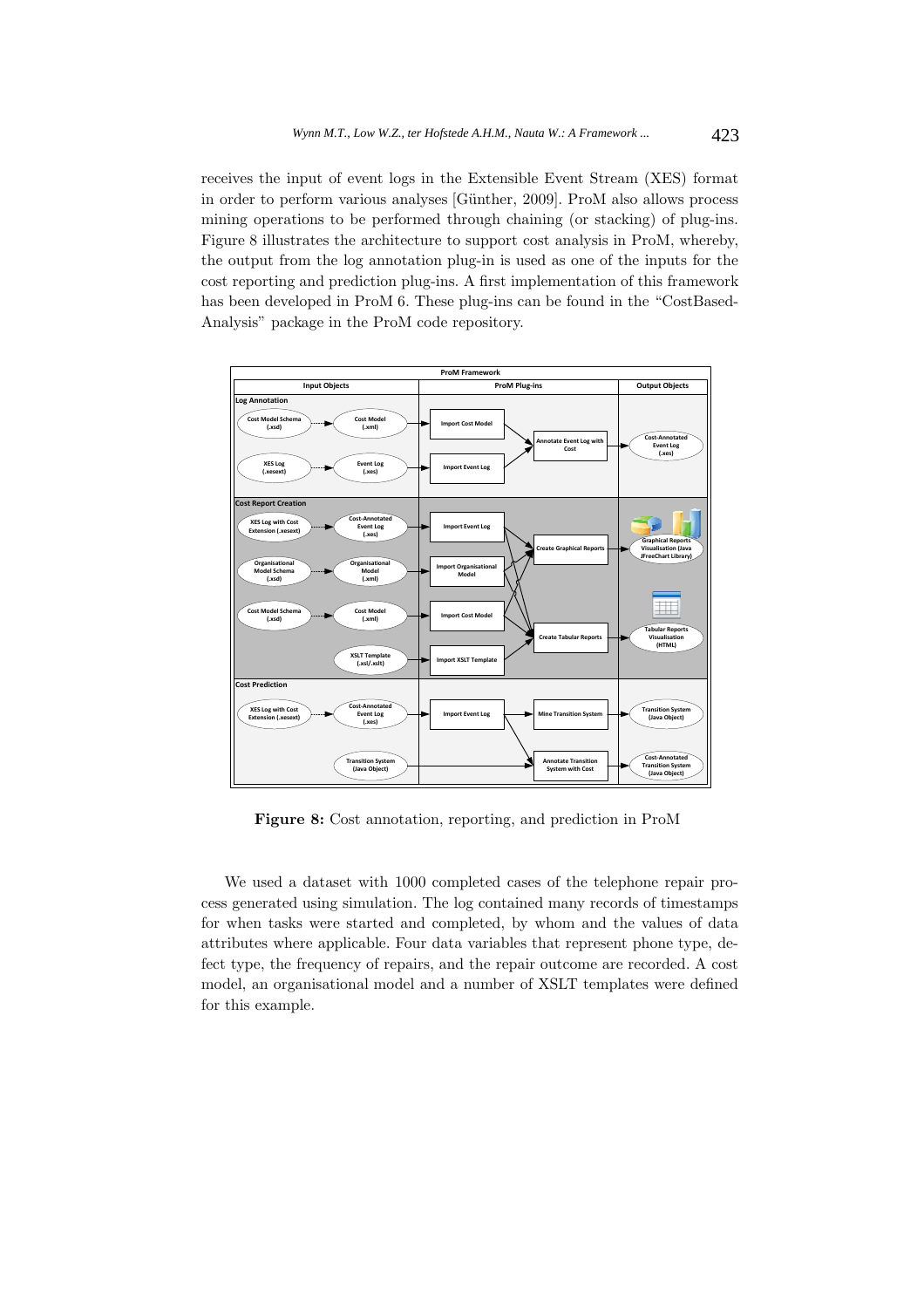#### **4.1 Cost Annotation Plug-in**

The cost annotation plug-in annotates an event log produced by a BPMS with cost information supplied from a cost model. Cost annotation of task instances is based on the task itself, resource(s) participating in the task instance execution and/or case data variables supplied during execution of the task instance. One or more applicable cost drivers are selected from a set of cost drivers given in a cost model based on the information contained in the log. The amount of the cost annotation is determined by the cost rate in the driver, and two variable components. First, the cost amount can be dependent on the case data values using a formula specified in the cost driver. Secondly, the duration of the task or duration of resource participation in the task is evaluated influencing the cost amount.

### **4.2 Cost Reporting Plug-ins**

A number of cost reporting plug-ins that show the potential for using cost annotated logs for reporting purpose have been implemented. Visualisation of cost associated with process executions in the form of charts and graphs showing cost from different perspectives gives a quick overview of cost incurred during process execution. The Cost Visualization plug-in makes use of cost-annotated event logs to visualise resource usage in the form of 2D and 3D pie/bar charts, waterfall charts, and multiple bar charts. Customised cost reports in a tabular format can be generated using different cost reporting plug-ins with XSLT templates. Basic filtering and validation functions for XSLT templates are also available within these plug-ins<sup>2</sup>.

#### **4.3 Cost Analyser Plug-in**

The transition system cost analyser plug-in, "Transition System Cost Analyzer", has been implemented to predict process-related costs of ongoing cases based on the cost information known about completed cases. The transition system approach proposed in [van der Aalst et al., 2011] to predict the completion time for cases (time prediction) has been extended to realise the concept of cost prediction. A cost-annotated event log is the starting point for any cost prediction. If an event log does not contain any cost information, then a cost model is required to annotate an event log with cost information. In such cases, a cost-annotated log can be generated using the cost annotation plug-in discussed in the previous section. The transition systems miner plug-in [van der Aalst et al., 2011] uses the cost-annotated log to generate a transition system. The newly developed

<sup>&</sup>lt;sup>2</sup> Due to space limitations, a detailed discussion on the cost reporting plug-ins has been omitted, please see [Wynn et al., 2013a] for full details.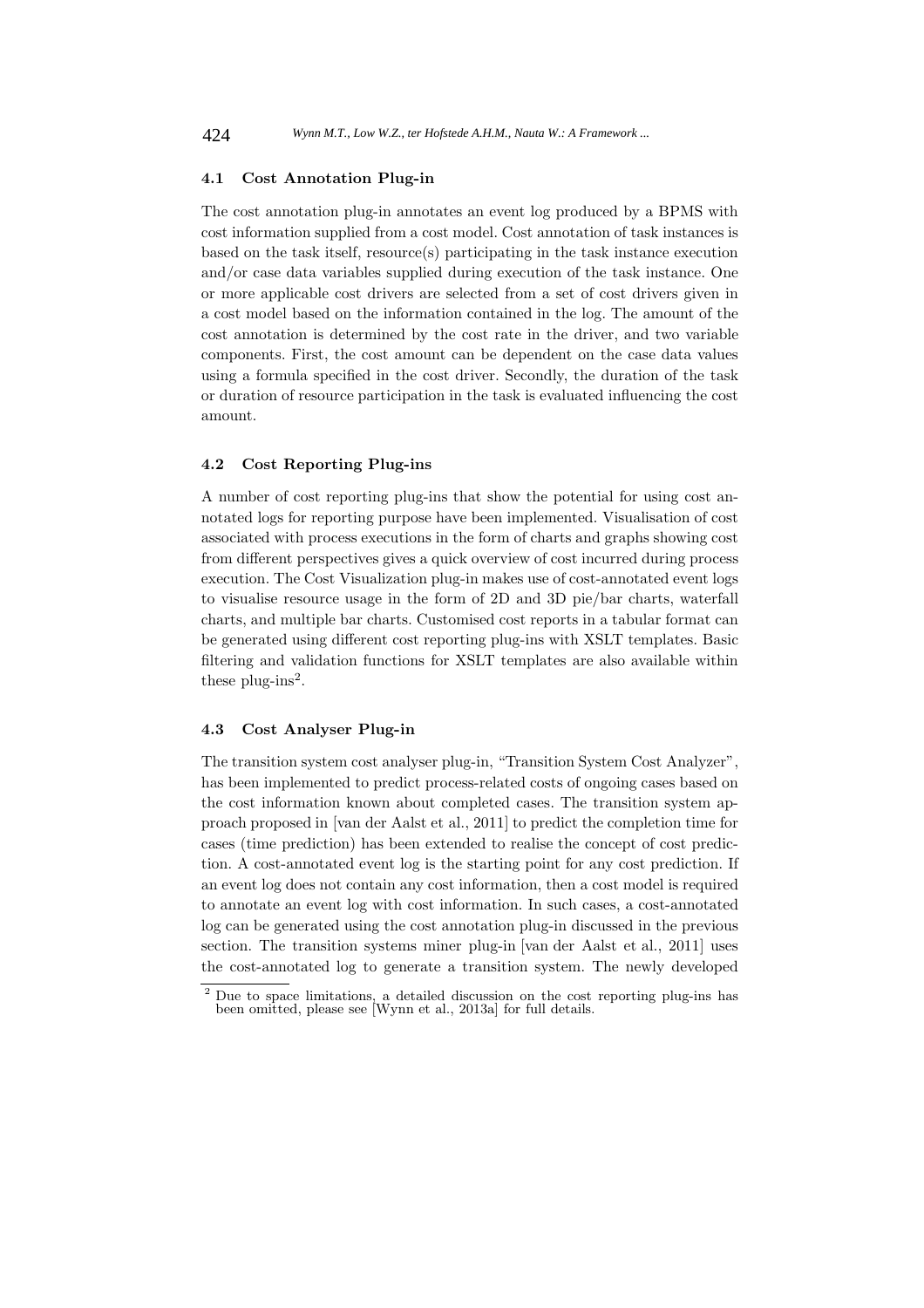cost analyser plug-in then annotates the transition system with cost information, generating a cost-annotated transition system, which can then be analysed for cost prediction.



Figure 9: A screenshot of the cost-annotated transition system (activities only) generated from the telephone repair example

As discussed in Section 3.6, a cost-annotated transition system can be generated with different perspectives in mind. For instance, a log can be filtered to only consider activities while ignoring the resources who executed activities. Figure 9 shows the resulting cost-annotated transition system for the telephone repair example that only takes into account activities in a process. The ovals represent different states a case can be in and the arcs represent the transitions between two states. Each state has its own set of cost statistics, which includes minimum, maximum, standard deviation and frequency for three types of costs (the cost to date (consumed), the cost of the current activity (current), the cost to completion (remaining)). The colour-coding of the states and transitions provides a means of categorising cost behaviour. For instance, based on a certain user defined range, we can visualise cost that is below the defined range (blue), within the range (yellow), and above the range (red). Several cost-related queries can be answered by interpreting the generated cost-annotated transition system.

- **–** What is the cost of a telephone repair case? This is a simple query type and the answer is available by using the cost statistics generated from the final state. Figure 9 shows that completed cases cost \$122.99 on average, with a lowest total cost of \$2, and a highest cost of \$1591.05.
- **–** What is the predicted cost of an ongoing case (for instance, after the repair (complex) activity has been completed)? This can be answered using the cost statistics from the state of interest (see Figure 9). In this case, we can see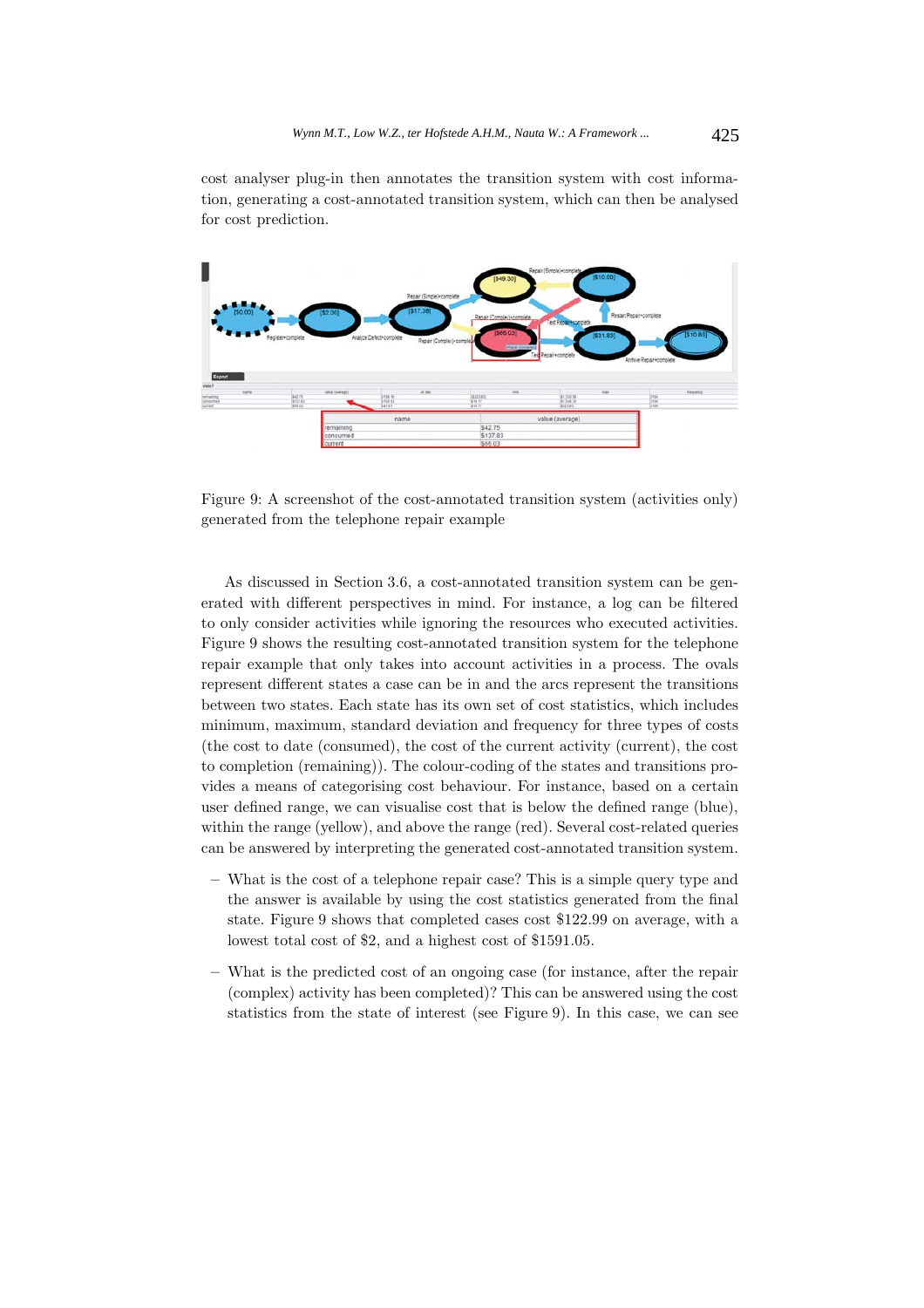that the remaining (predicted) cost is \$42.75 on average, the consumed cost to date is \$137.83 on average, and the cost of the repair (complex) activity is \$66.03 on average.

- **–** Which is the cheapest activity that could be executed after the activity "Analyze Defect" is completed (disregarding other constraints)? By comparing the transitions that extend out from the "Analyze Defect" activity (the third state from the left in Figure 9), the "Repair (Simple)" activity is cheaper (the arc is coloured blue) with an average cost of \$49.3, while the "Repair (Complex)" activity costs \$66.03 on average (the arc is coloured yellow).
- **–** Who can perform the activity "Analyze Defect" the cheapest? To answer this question, we generate another cost-annotated transition system which takes both activities and resources into account (see Figure 10). By comparing different "Analyze Defect" activities performed by six different resources (possibly facilitated by colour-coding of the states), we can observe that Tester 6 (represented by the right most oval) is (slightly) cheaper than other resources, costing only \$16.41 on average.



Figure 10: A screenshot of the cost-annotated transition system (activities and resources) generated from the telephone repair test case example

### **4.4 Evaluation Approach**

In terms of evaluation, we are first and foremost interested in demonstrating that the general cost mining framework is valid and that the proposed data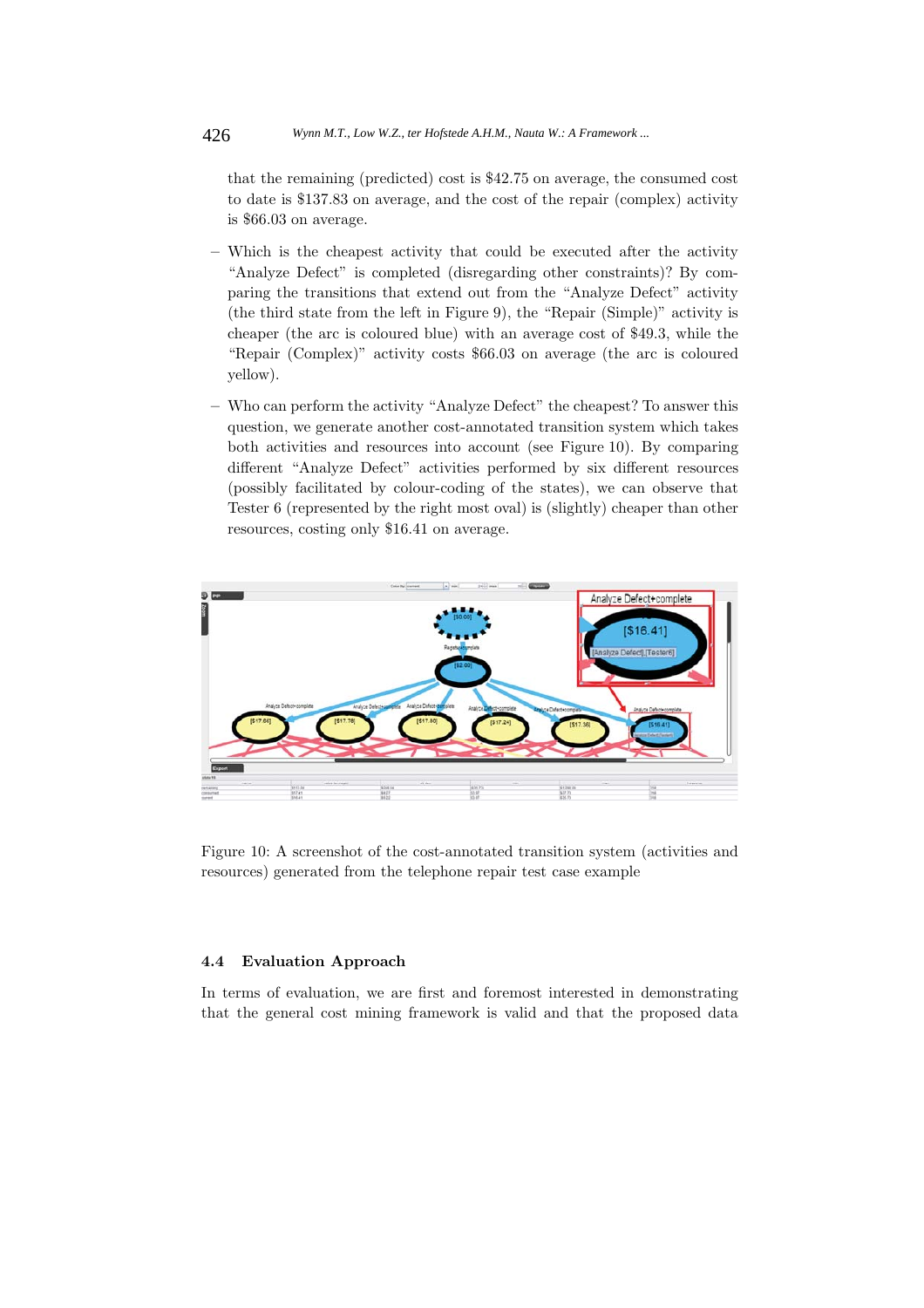models are sufficient and necessary. To this end, we realised our approach as plug-ins of the well-known state-of-the-art Process Mining platform ProM and evaluated the implemented framework using an event log of the process that was publicly available together with a complex cost model that we generated for the process. This demonstrates that our approach works as expected. Furthermore, we used the time-driven ABC accounting approach for annotating cost information in event logs. A number of resource-based cost reporting plug-ins also illustrated how RCA-style cost reports can be generated. The cost prediction plug-in demonstrates how the processing cost of an activity or an ongoing case can be estimated using logs.

The proposed XES extension for cost annotations was distributed to members of the IEEE Taskforce on Process Mining to get their feedback and consensus on how cost information can be incorporated into event logs. Their comments were taken into account and changes were made to the XES extension. The cost extension was accepted as one of the standard extensions of XES. This further provides assurance that our approach of annotating event logs with cost information is general and that it can be used by others to associate cost information with process logs.

To evaluate the suitability our approach, we interviewed four people with knowledge of both the management accounting discipline and the BPM discipline to get their views on the proposed framework and the data models. All four interviewees provided positive feedback on the research and mentioned that they can see value in the integrated approach to process-based cost analysis. Regarding the framework, interviewees found the framework to be "comprehensive", "concise", "systematic", and "high-level". In terms of the data models, they mentioned that the concepts captured in the data models are "sufficient" and "more generic that what might be needed". For instance, interviewees found the cost drivers supported by the framework to be more extensive than typical utilisation rates used in the management accounting discipline (e.g., hourly rates for employees, materials/overhead costs depending on usage). The cost types used in the cost model of the example (for instance, fixed, variable, overhead) were found to cover the majority of cost types supported in cost reports. In addition, the generic nature of the cost model is also shown to support tailored accounting techniques and tailored cost reports required by the management accounting discipline. In terms of further improvements, one interviewee mentioned the need to demonstrate cost reconciliation between the cost information provided in the reports and the typical cost information available from the general ledger. Another interviewee mentioned that the cost reports could be more generalised, for example, comparison between cost and revenue, budget vs. actual costs, cost comparisons between different processes etc. Overall, this positive feedback provides us with an early indication of the suitability of our approach, although this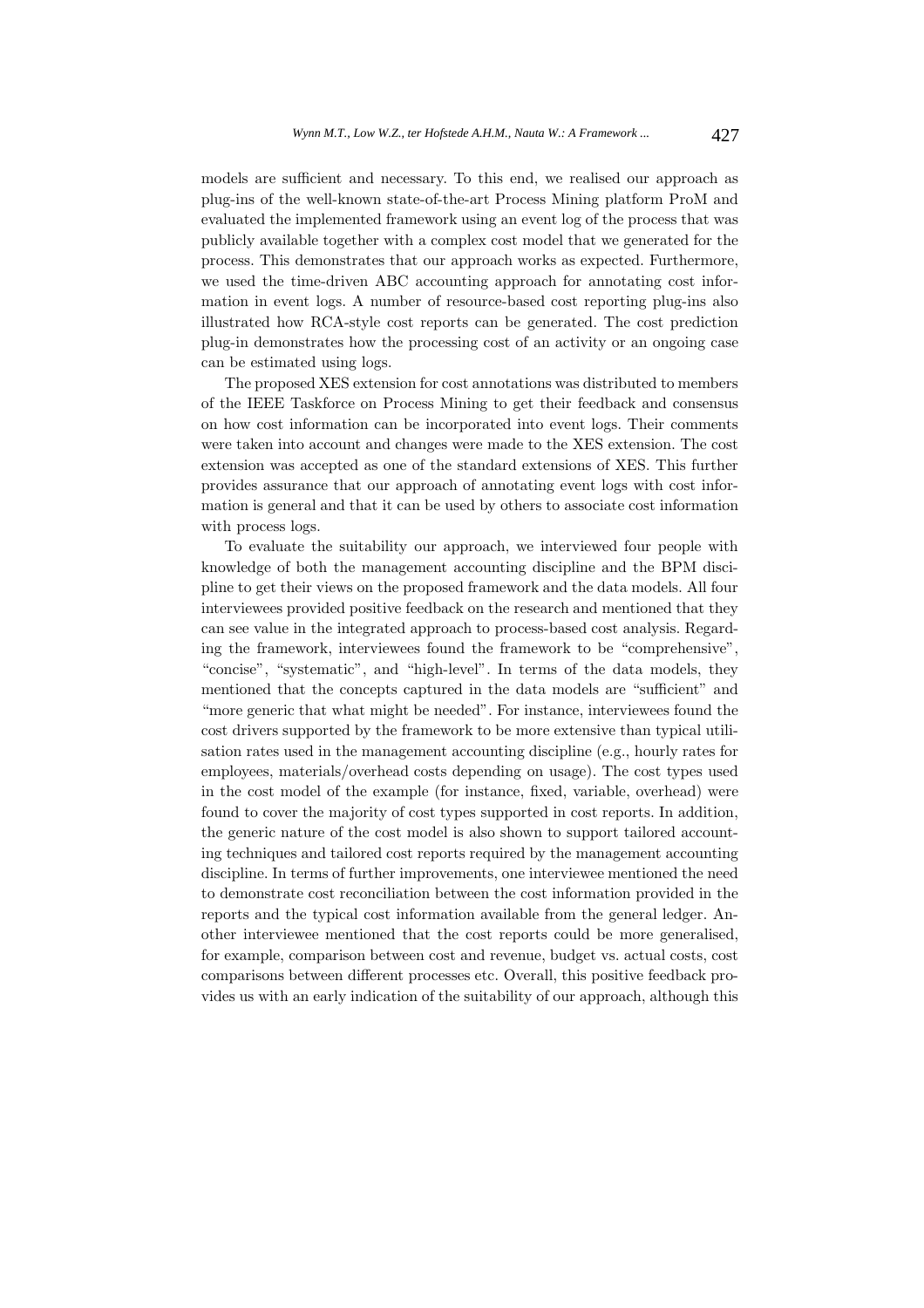is subjective in nature. To further validate the usefulness of our approach, we are looking into carrying out a case study within an organisation that has detailed event logs and makes use of sophisticated cost models for their management accounting decision making.

## **5 Conclusion and Future Work**

There is a huge potential for managing cost in a structured manner based on an explicit link between cost and business processes. In this paper, we focus our attention on developing an overall framework for incorporating the cost perspective in the BPM Systems with a view to enable cost-aware process mining. To this end, we proposed a generic data format for a cost model and a data format for the cost extension of an event log (an XES extension for the cost perspective). We also illustrated how different management accounting cost reports can be generated using cost annotated event logs and how detailed cost estimations can be made using the process mining framework ProM. We also presented the findings from a first round of evaluations.

We acknowledge that potential limitations of the approach can come from the nature of the approach which is bottom-up whereby cost analysis is carried out based on the information recorded in an event log of a process. As a result, there may be a gap between high-level management accounting reports which not-only rely on process-based cost information but also on other types of information for decision making. Regardless, we believe many organisations can benefit from having real-time process-based cost information at their fingertips at the design, implementation, monitoring, and evaluation phases of a business process's lifecycle.

Other forms of cost-aware process mining that make use of our proposed cost-annotated logs can be conceived of. Simulation and visualisation of cost information enables managers to evaluate their process-related costs in a timely manner. Incorporating the cost dimension as part of a BPMS solution will enable cost-informed resource allocation and control flow decisions. We are currently exploring a number of these new research areas, using the work presented in this paper as their foundation.

#### **Acknowledgments**.

The authors would like to especially thank Wil van der Aalst, Boudewijn van Dongen, Eric Verbeek, Michael Adams, and Jochen de Weerdt for their input to this research. This work is partly supported by an ARC Discovery grant with number DP120101624.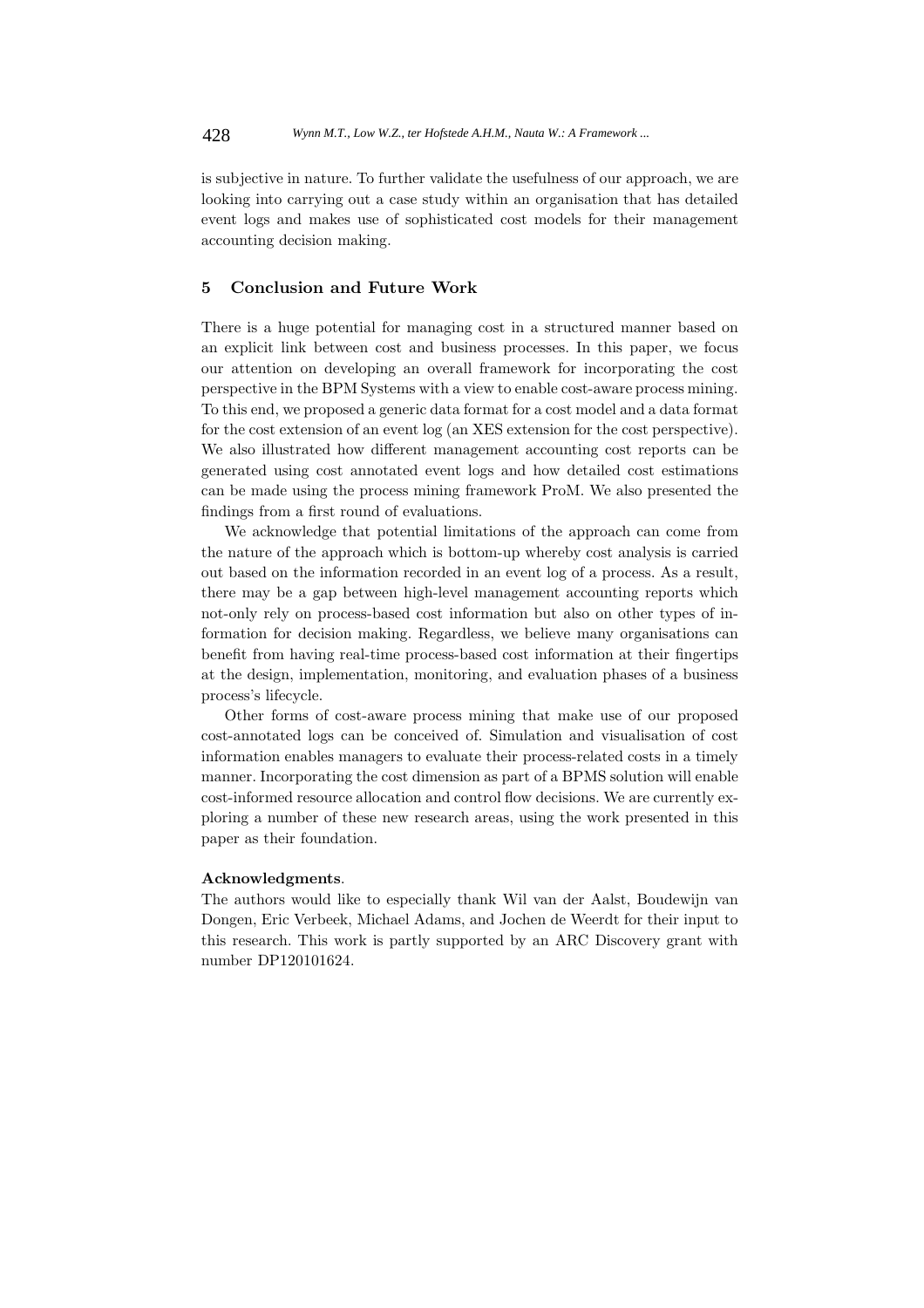#### **References**

- [Booth et al., 2000] Booth, P., Matolcsy, Z., and Wieder, B. (2000). The impacts of enterprise resource planning systems on accounting practice–the Australian experience. *Australian Accounting Review*, 10(22):4–18.
- [Cardoso et al., 2004] Cardoso, J., Sheth, A., Miller, J., Arnold, J., and Kochut, K. (2004). Quality of service for workflows and web service processes. *Web Semantics: Science, Services and Agents on the World Wide Web*, 1(3):281–308.
- [Cooper and Kaplan, 1988] Cooper, R. and Kaplan, R. (1988). Measure costs right: Make the right decisions. *Harvard Business Review*, September - October:96–103.
- [Gartner, 2011] Gartner, C. . e. l. r. g. (2011). Reimagining IT: The 2011 CIO Agenda. [Grabski et al., 2009] Grabski, S., Leech, S., and Sangster, A. (2009). *Management accounting in enterprise resource planning systems*. CIMA Publishing.
- [Granlund, 2001] Granlund, M. (2001). Towards explaining stability in and around management accounting systems. *Management Accounting Research*, 12(2):141–166.
- [Granlund and Malmi, 2002] Granlund, M. and Malmi, T. (2002). Moderate impact of ERPS on management accounting: a lag or permanent outcome? *Management accounting research*, 13(3):299–321.
- [G¨unther, 2009] G¨unther, C. (2009). Extensible event stream xes standard definition.
- [Halpin, 2005] Halpin, T. (2005). ORM 2. In Meersman, R., Tari, Z., and Herrero, P., editors, *On the Move to Meaningful Internet Systems 2005: OTM 2005 Workshops*, volume 3762 of *Lecture Notes in Computer Science*, pages 676–687. Springer.
- [Hyvönen, 2010] Hyvönen, T. (2010). *Exploring Management Accounting Change in ERP Context*. PhD thesis, University of Tampere.
- [IEEE Task Force on Process Mining, 2011] IEEE Task Force on Process Mining (2011). Process Mining Manifesto. In Daniel, F., Dustdar, S., and Barkaoui, K., editors, *BPM 2011 Workshops*, volume 99 of *Lecture Notes in Business Information Processing*, pages 169–194. Springer-Verlag, Berlin.
- [Irani et al., 2006] Irani, Z., Ghoneim, A., and Love, P. (2006). Evaluating cost taxonomies for information systems management. *European Journal of Operational Research*, 173(3):1103–1122.
- [Jaeger et al., 2004] Jaeger, M., Rojec-Goldmann, G., and Muhl, G. (2004). Qos aggregation for web service composition using workflow patterns. In *Enterprise Distributed Object Computing Conference, 2004. EDOC 2004. Proceedings. Eighth IEEE International*, pages 149–159. IEEE.
- [Johnson and Kaplan, 1987] Johnson, H. and Kaplan, R. (1987). *Relevance lost: The rise and fall of management accounting*. Harvard Business School.
- [Kaplan and Anderson, 2003] Kaplan, R. and Anderson, S. (2003). Time-driven activity-based costing.
- [Kaplan and Atkinson, 1998] Kaplan, R. and Atkinson, A. (1998). *Advanced Management Accounting*, volume 3. Prentice Hall New Jersey.
- [Keys and Merwe, 2001] Keys, D. and Merwe, A. (2001). The case for RCA: excess and idle capacity. *Journal of cost management*, 15(4):21–32.
- [Laguna and Marklund, 2005] Laguna, M. and Marklund, J. (2005). *Business process modeling, simulation and design*. Dorling Kindersley (India) Pvt. Ltd.
- [Mohabbati et al., 2011] Mohabbati, B., Gašević, D., Hatala, M., Asadi, M., Bagheri, E., and Bošković, M. (2011). A quality aggregation model for service-oriented software product lines based on variability and composition patterns. *Service-Oriented Computing*, pages 436–451.
- [Mutschler et al., 2007] Mutschler, B., Reichert, M., and Rinderle, S. (2007). Analyzing the dynamic cost factors of process-aware information systems: a model-based approach. In *Advanced Information Systems Engineering*, pages 589–603. Springer.
- [Nakatumba et al., 2012] Nakatumba, J., Westergaard, M., and van der Aalst, W. M. (2012). A meta-model for operational support. *BPM Center Report BPM-12-05, BPMcenter. org*.